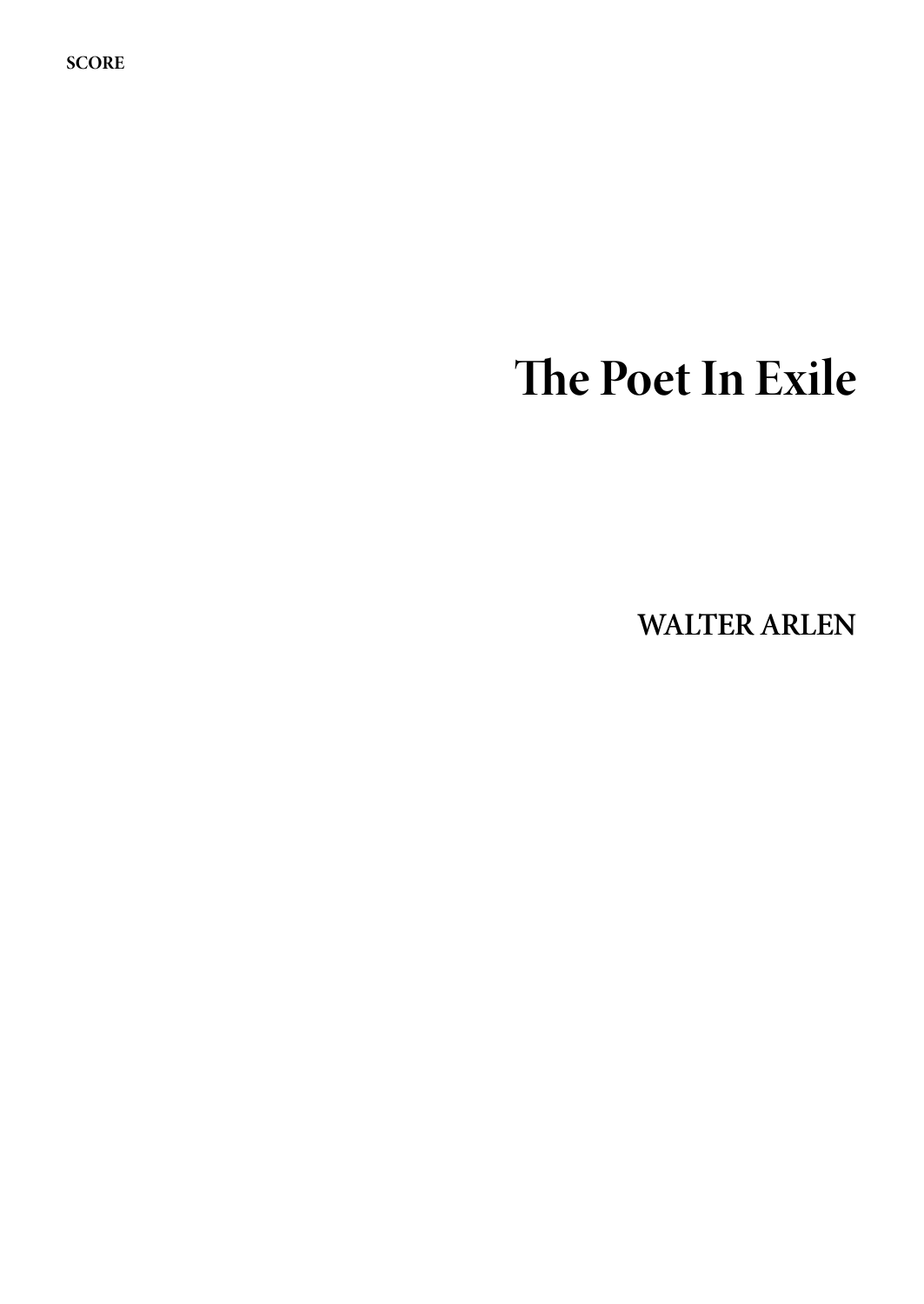## **INSTRUMENTATION**

Flute Oboe Cor Anglais Clarinet in Bb Bassoon

2 Horns in F

Percussion (Chimes, Cymbal, Glockenspiel)

> Harp Harpsichord

Solo Baritone

Strings

**I. Incantation:** Flute, Oboe, 2 Horns, Harp, Solo Baritone, Strings

**II. Island:** Flute, Chimes, Harp, Solo Baritone, Strings

**III. In Music:** Flute, Oboe, Cor Anglais, Clarinet, Bassoon, Solo Baritone, Strings

> **IV. For J. L.** Oboe, Bassoon, Solo Baritone, Harpsichord, Strings

> **V. Recovery:** Flute, Cymbals, Glockenspiel, Solo Baritone, Strings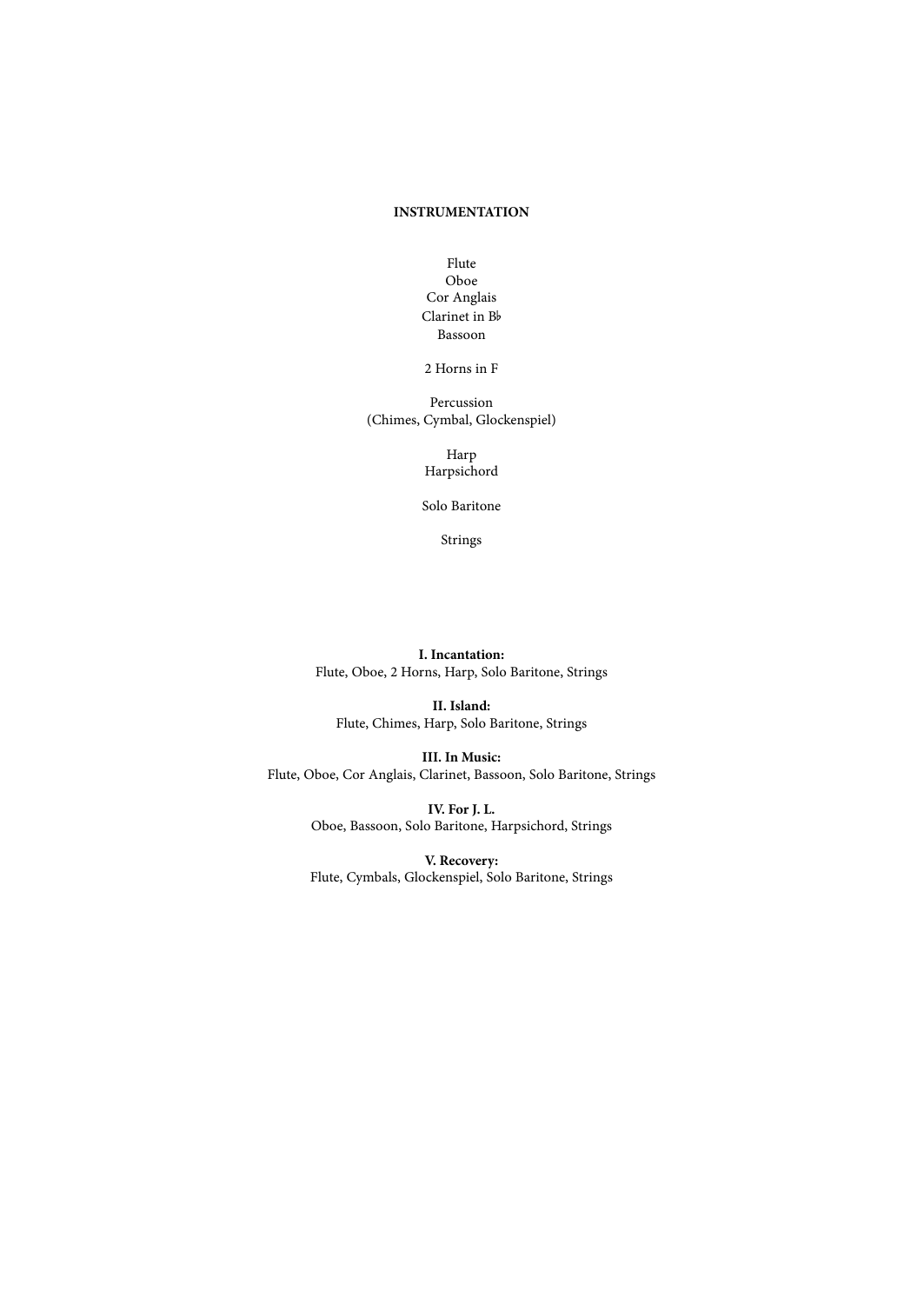

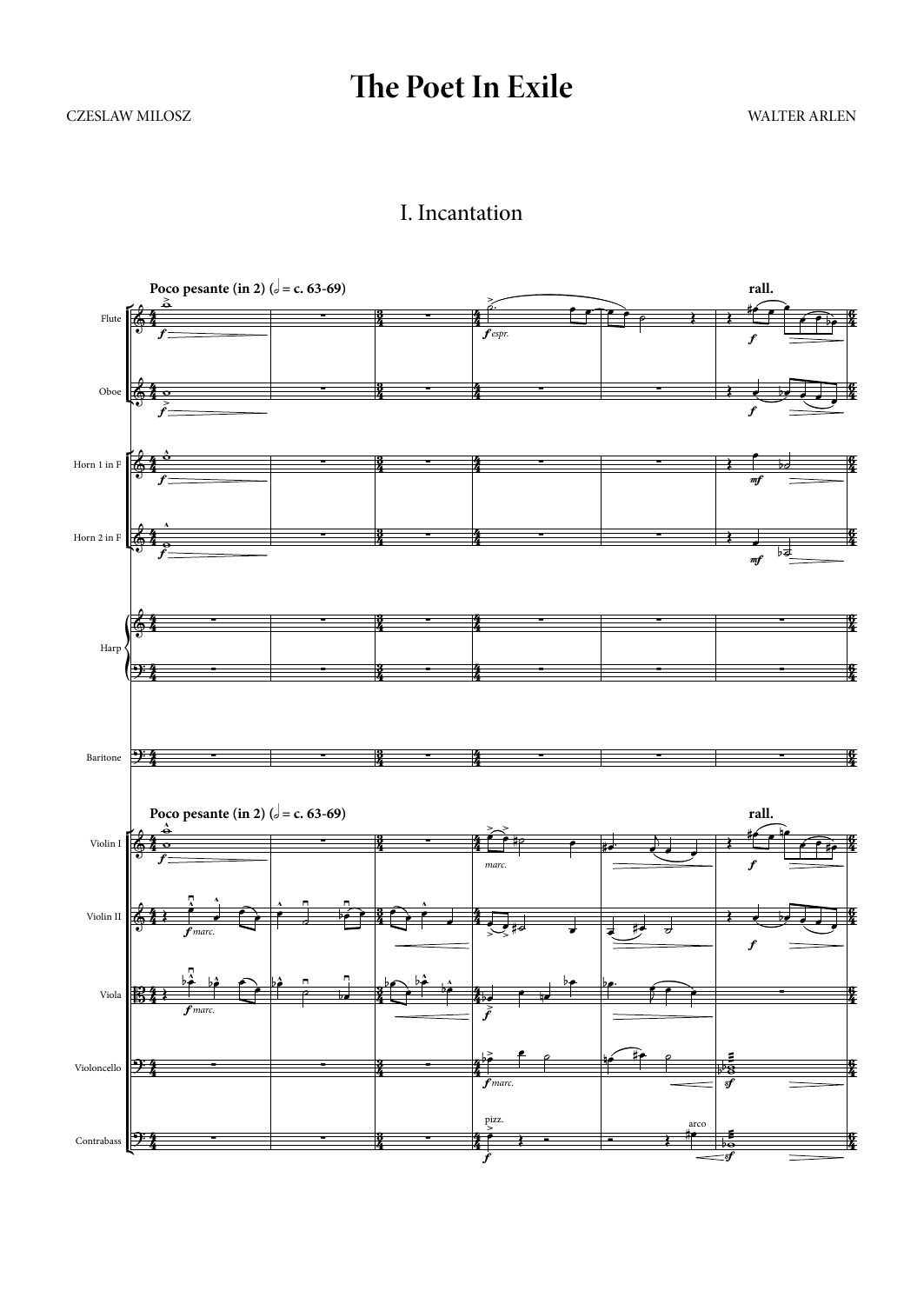

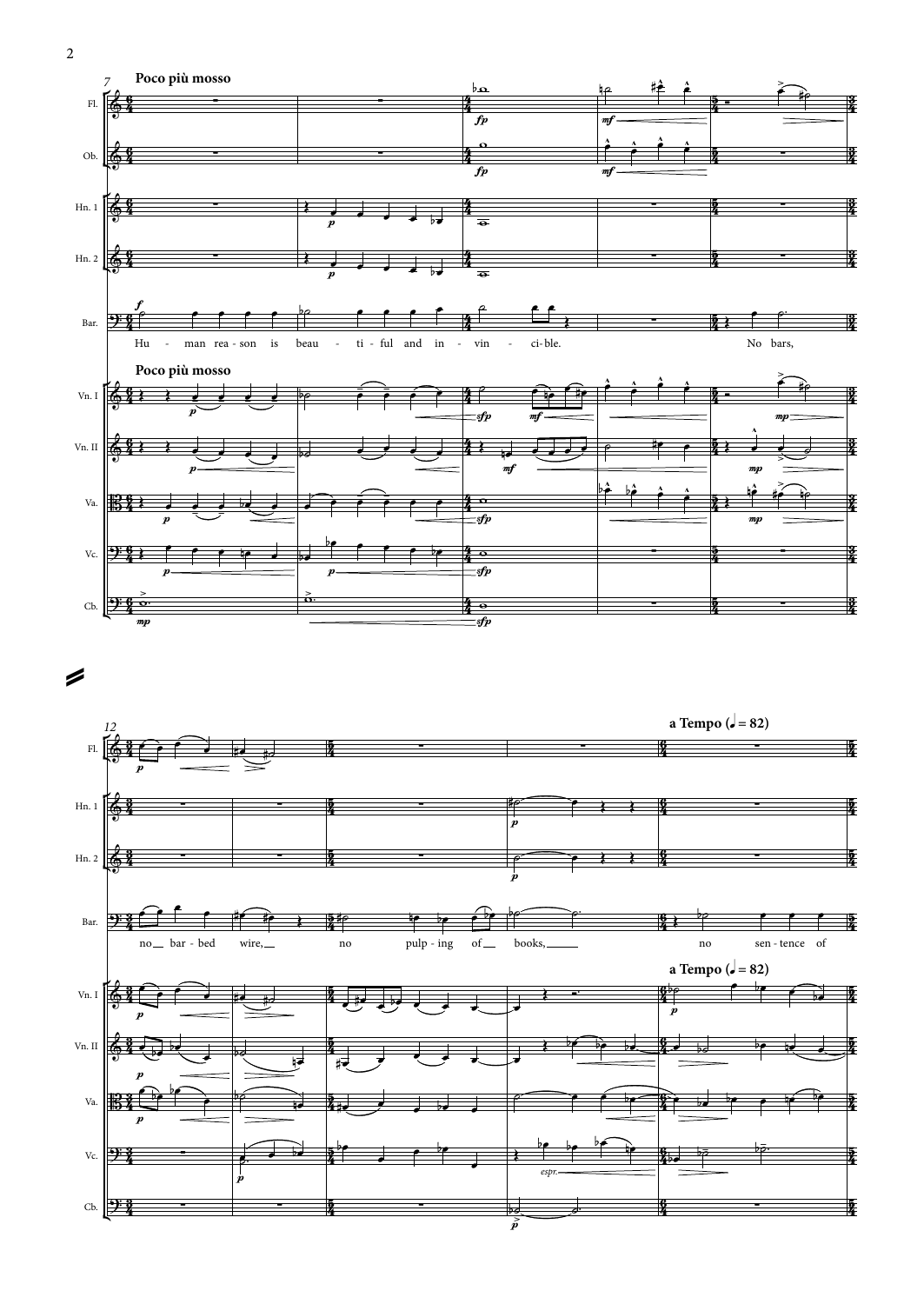

 $\overline{\phantom{a}}$ 

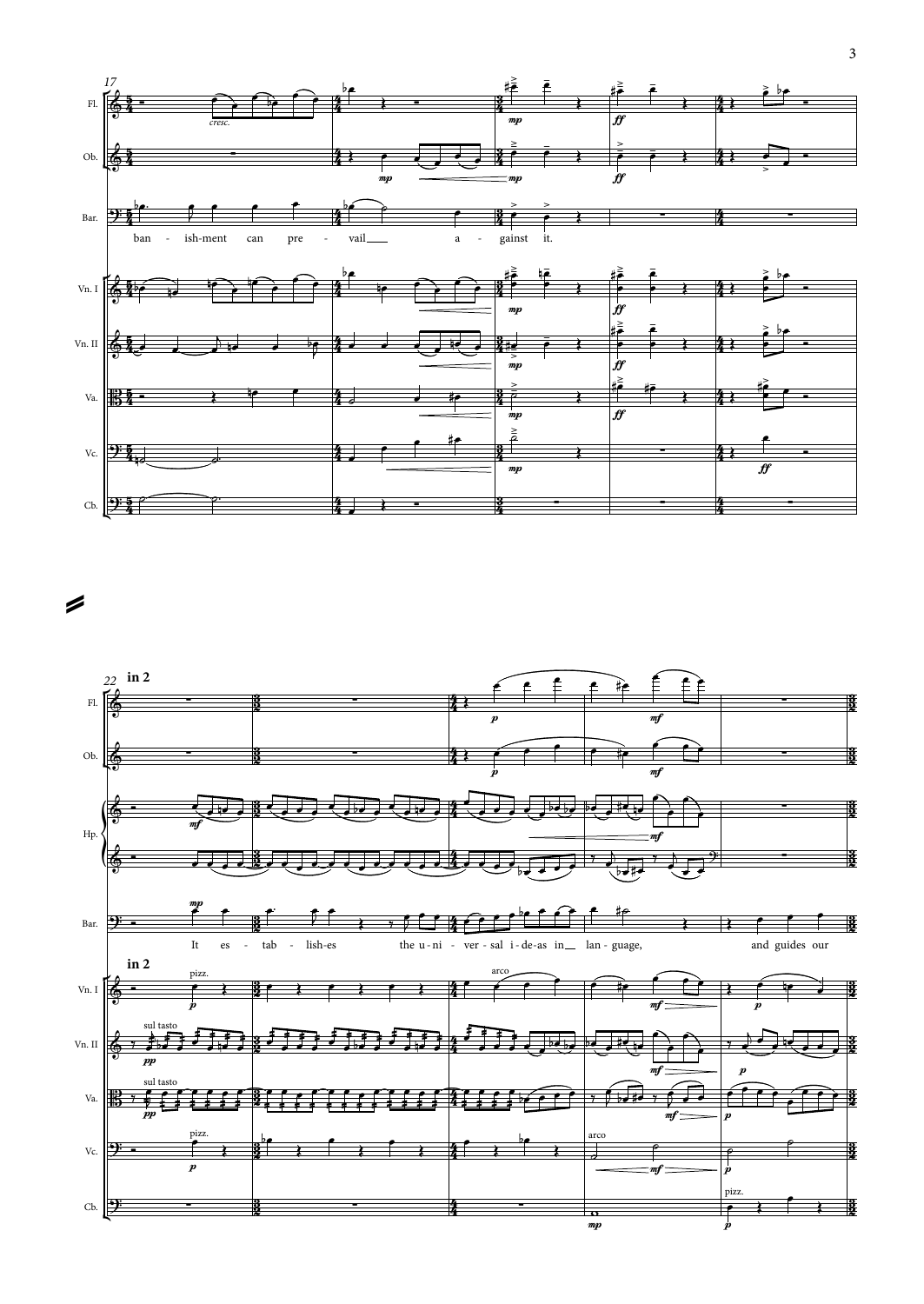

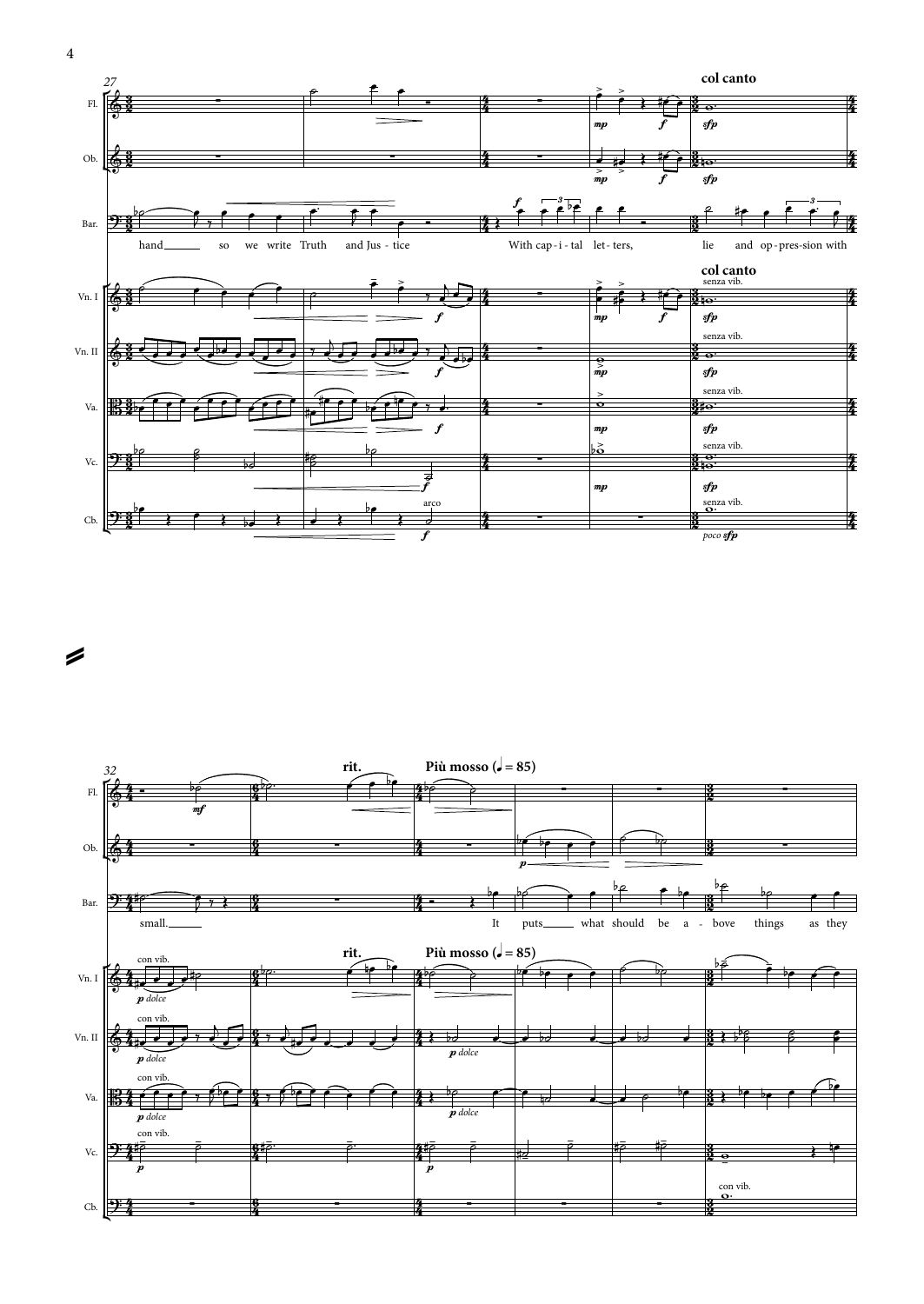

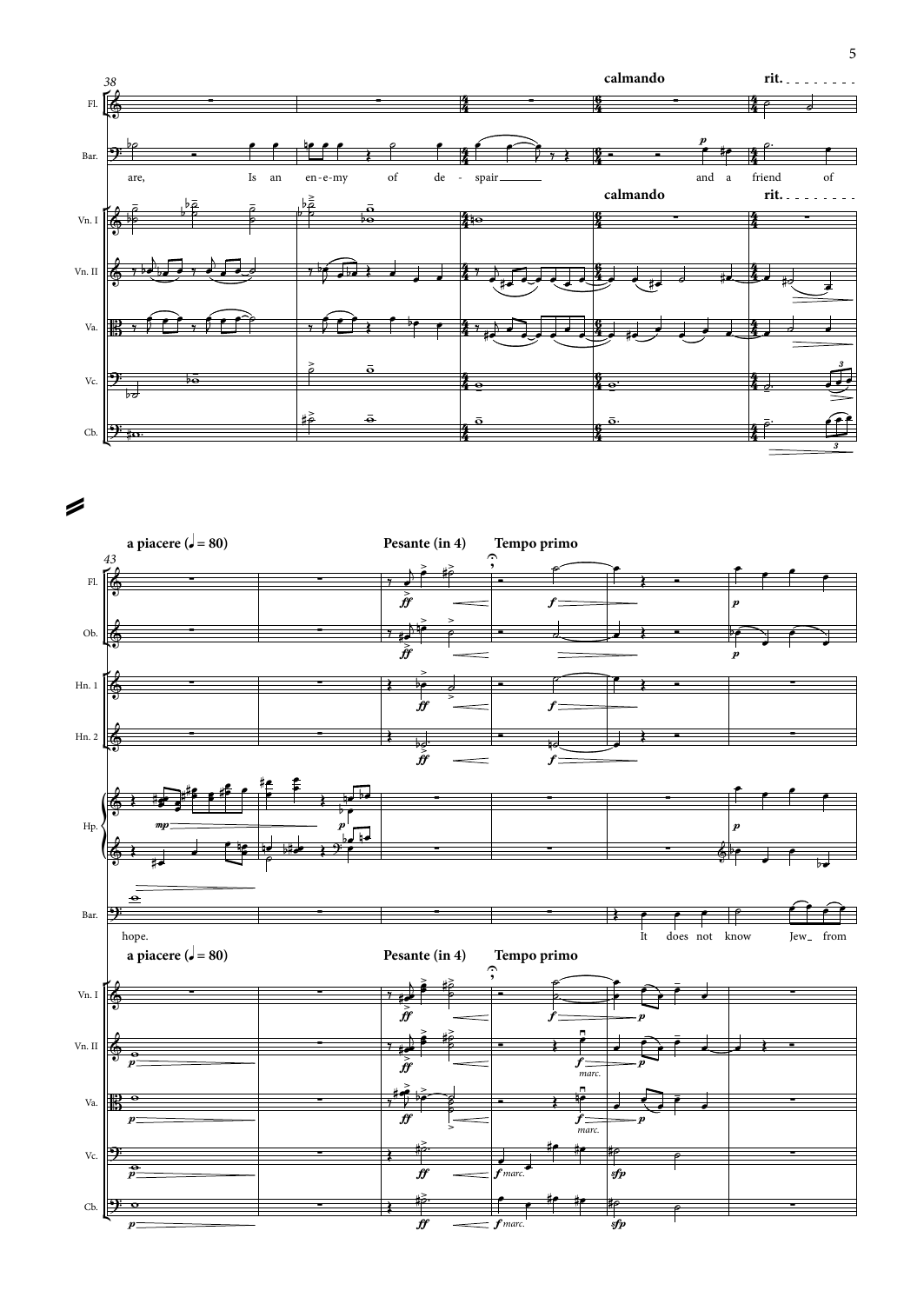

 $\sqrt{6}$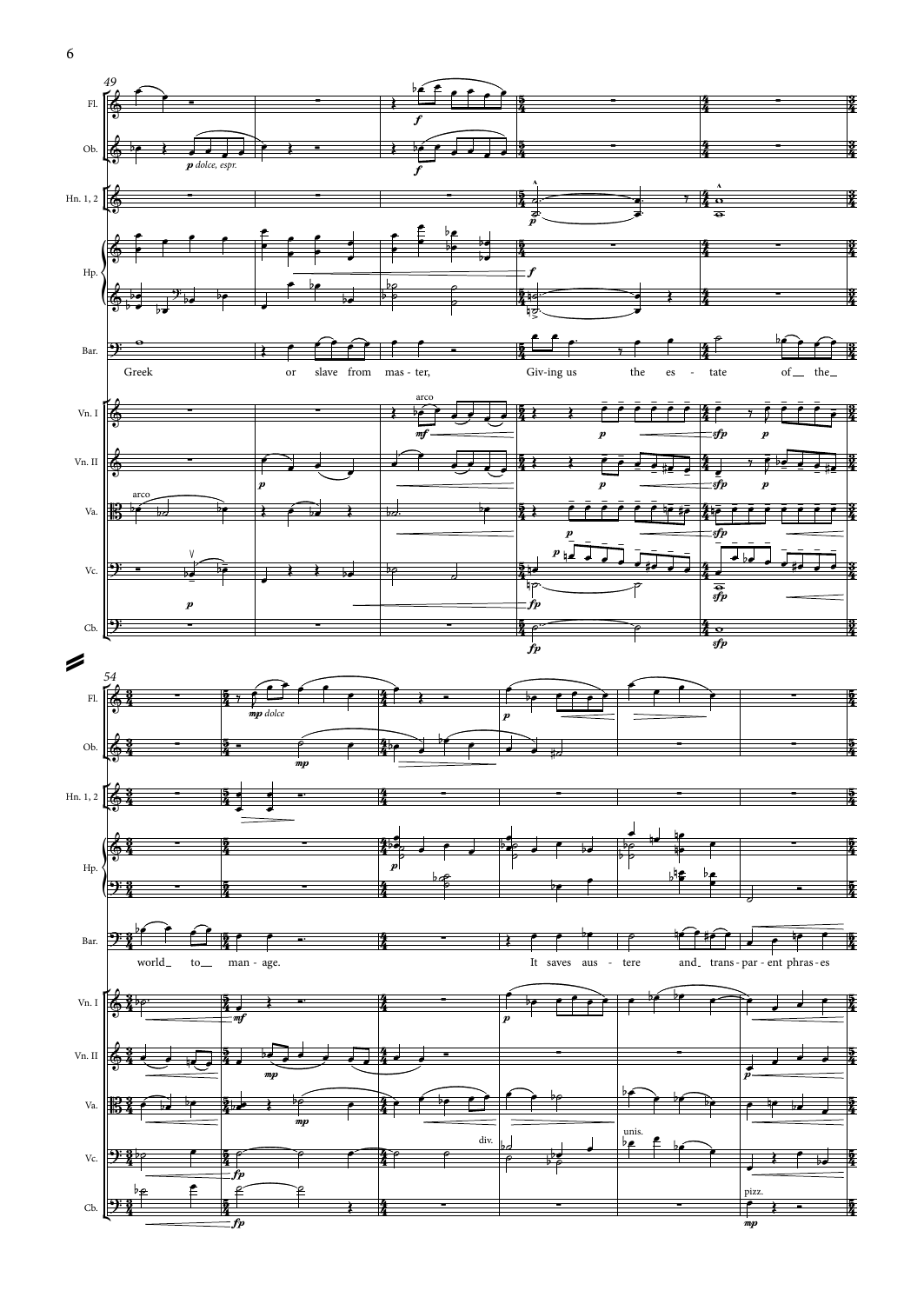

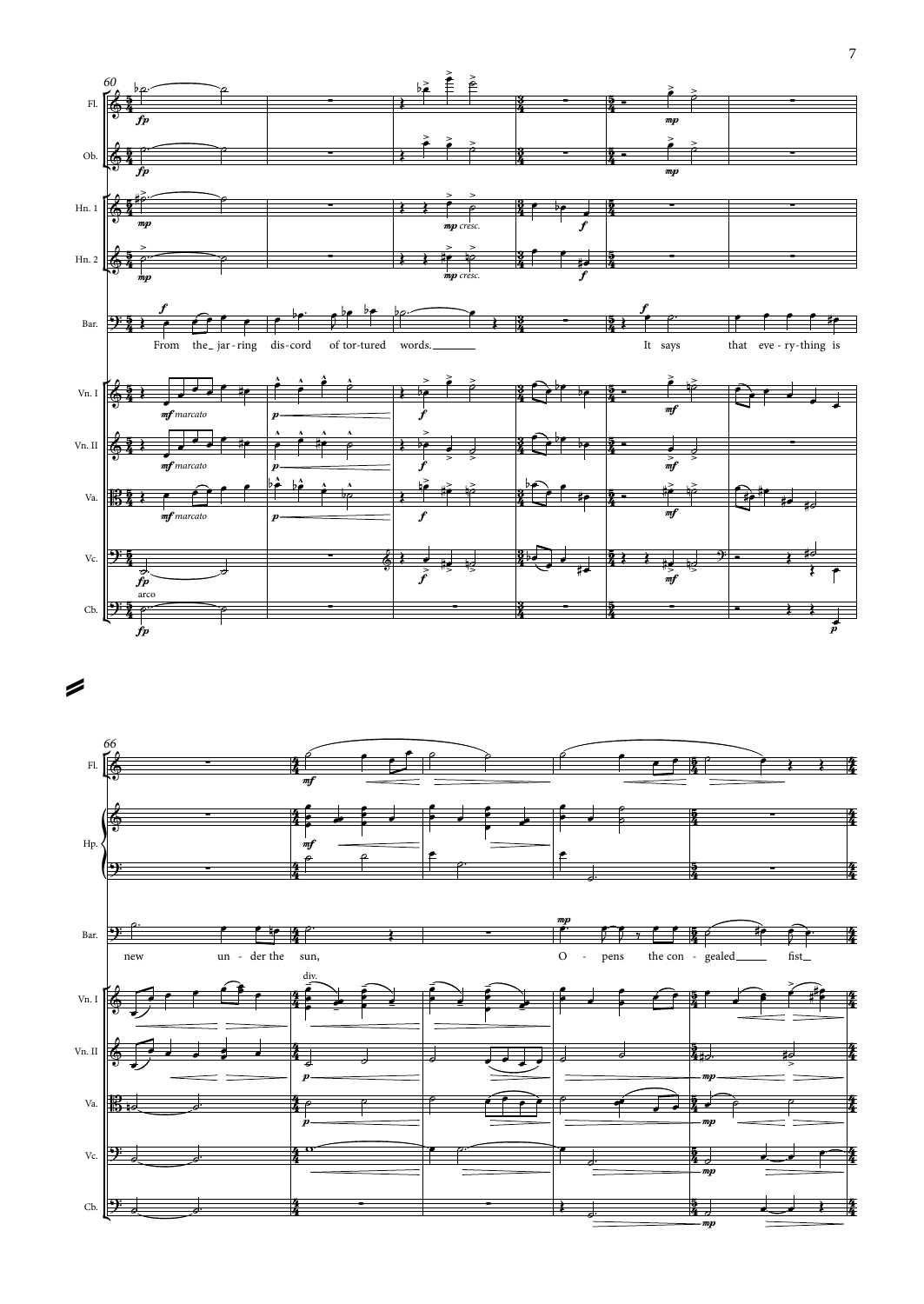

 $\boldsymbol{\mathcal{Z}}$ 



 $\boldsymbol{8}$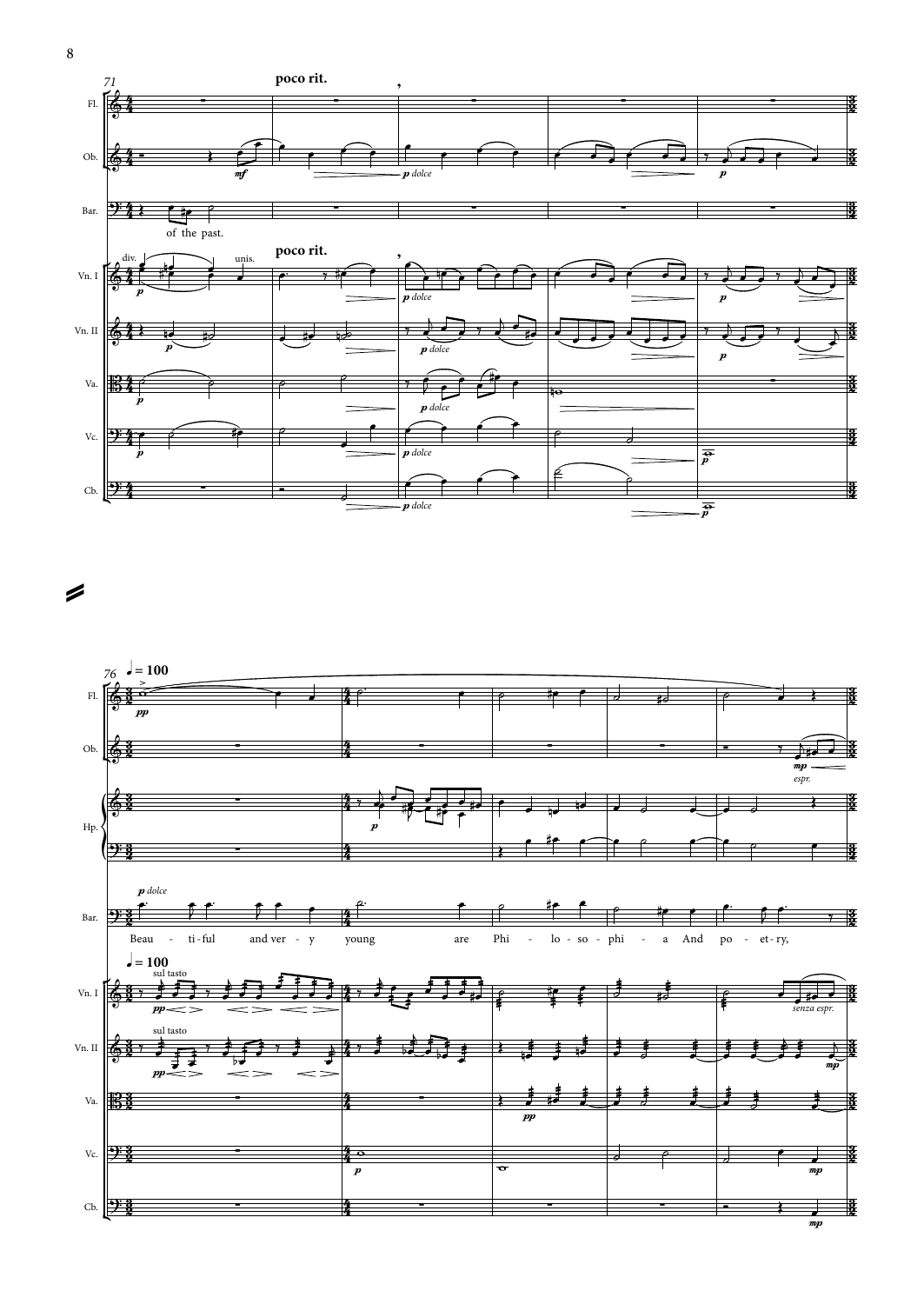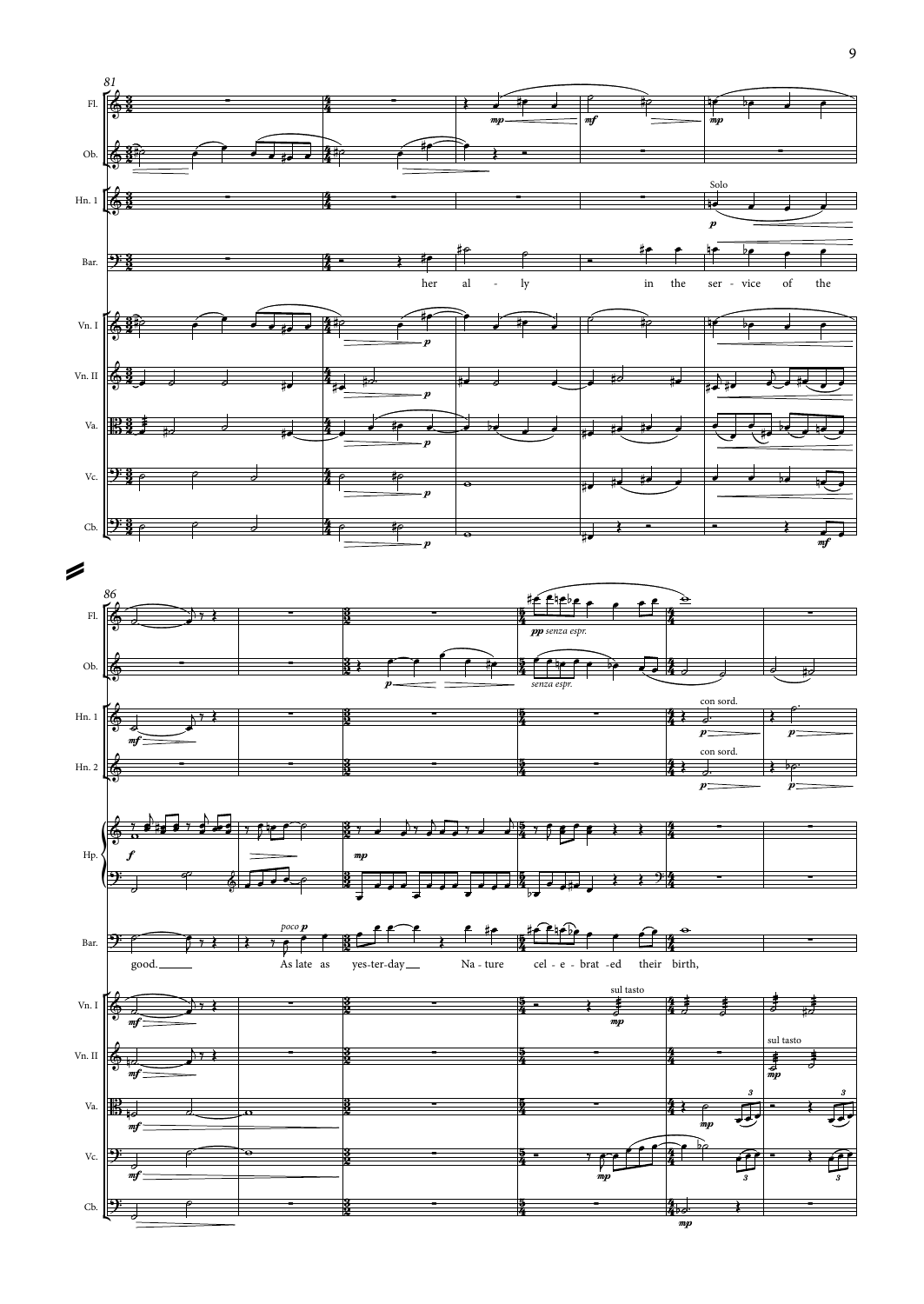

 $10\,$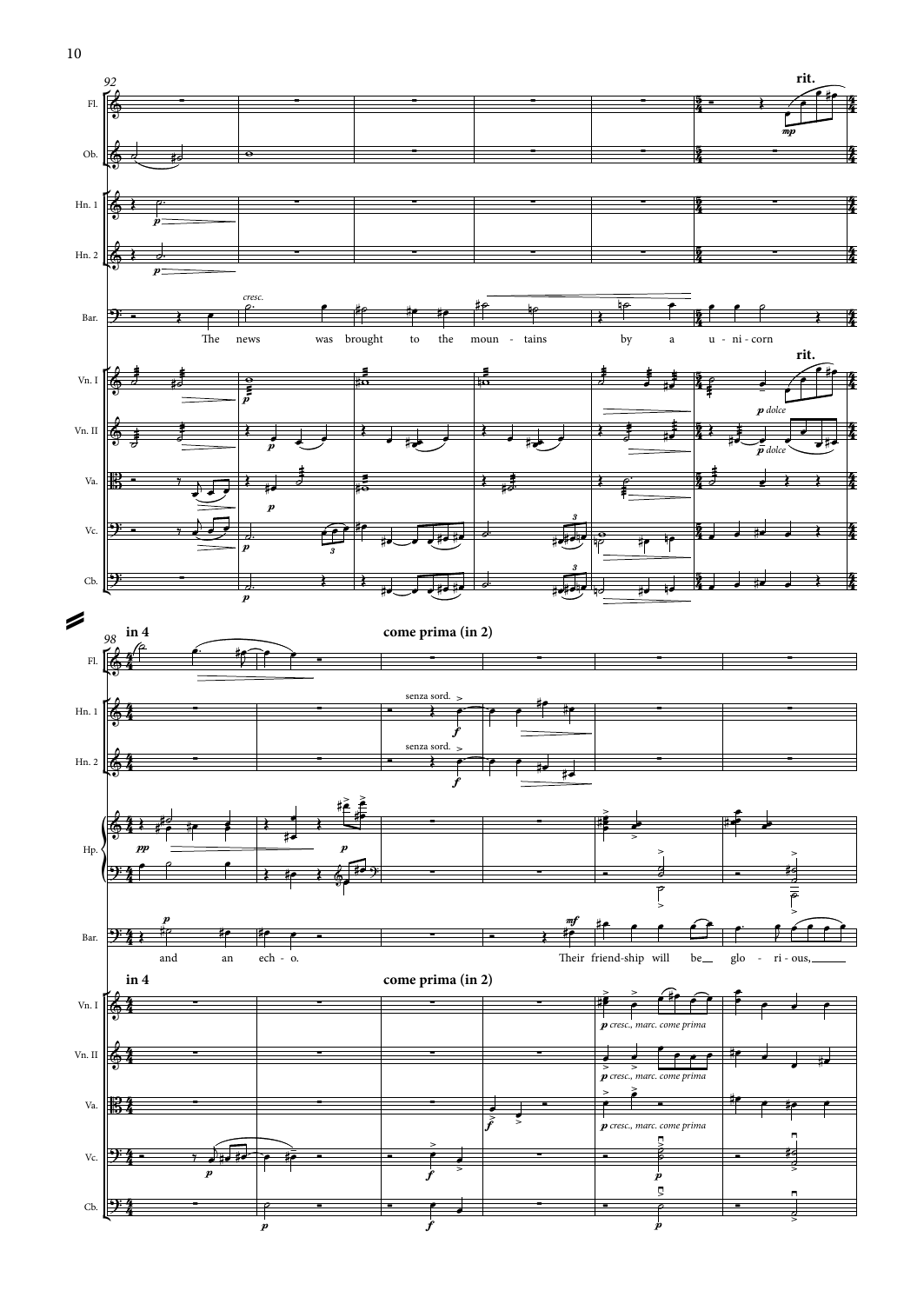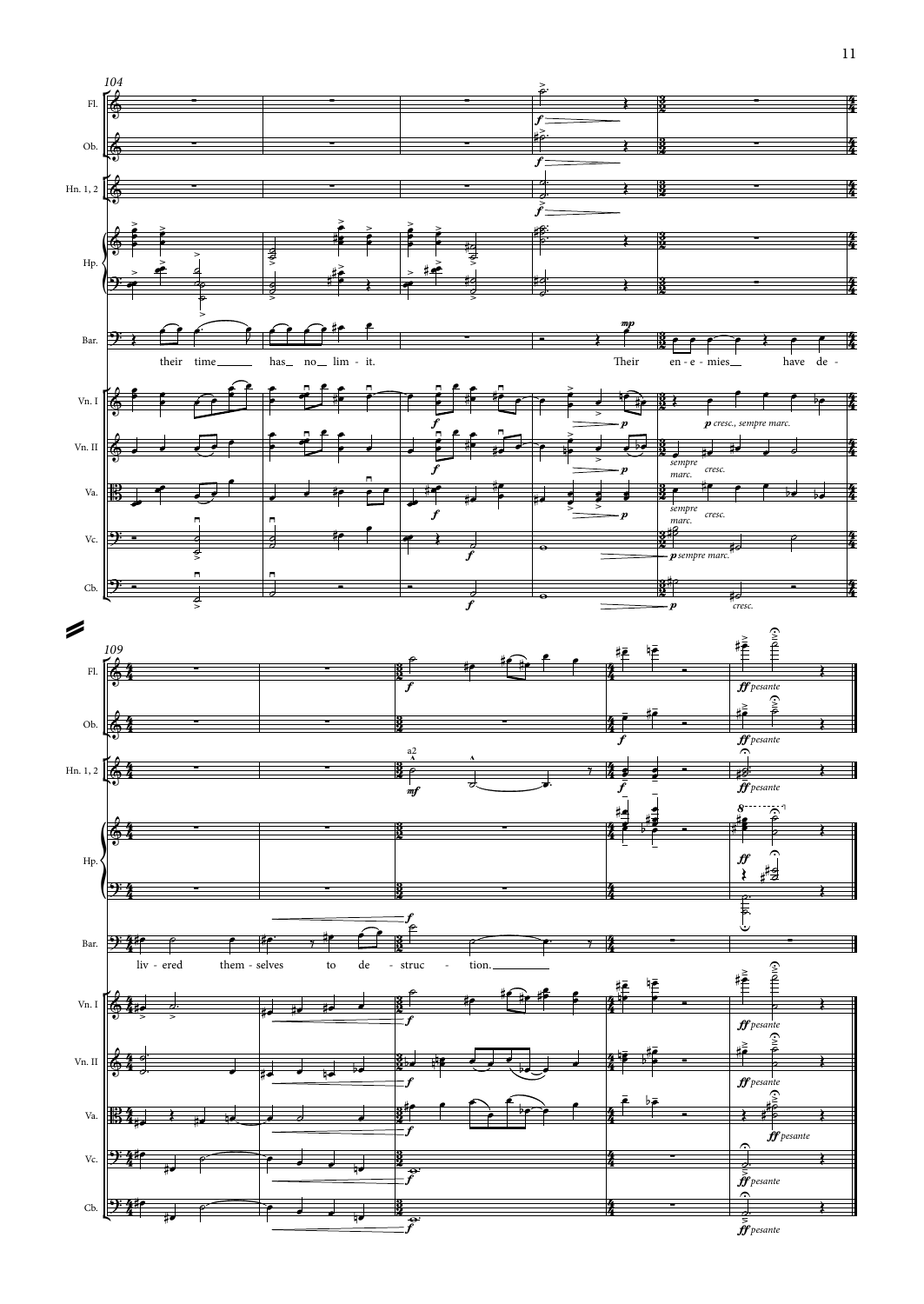

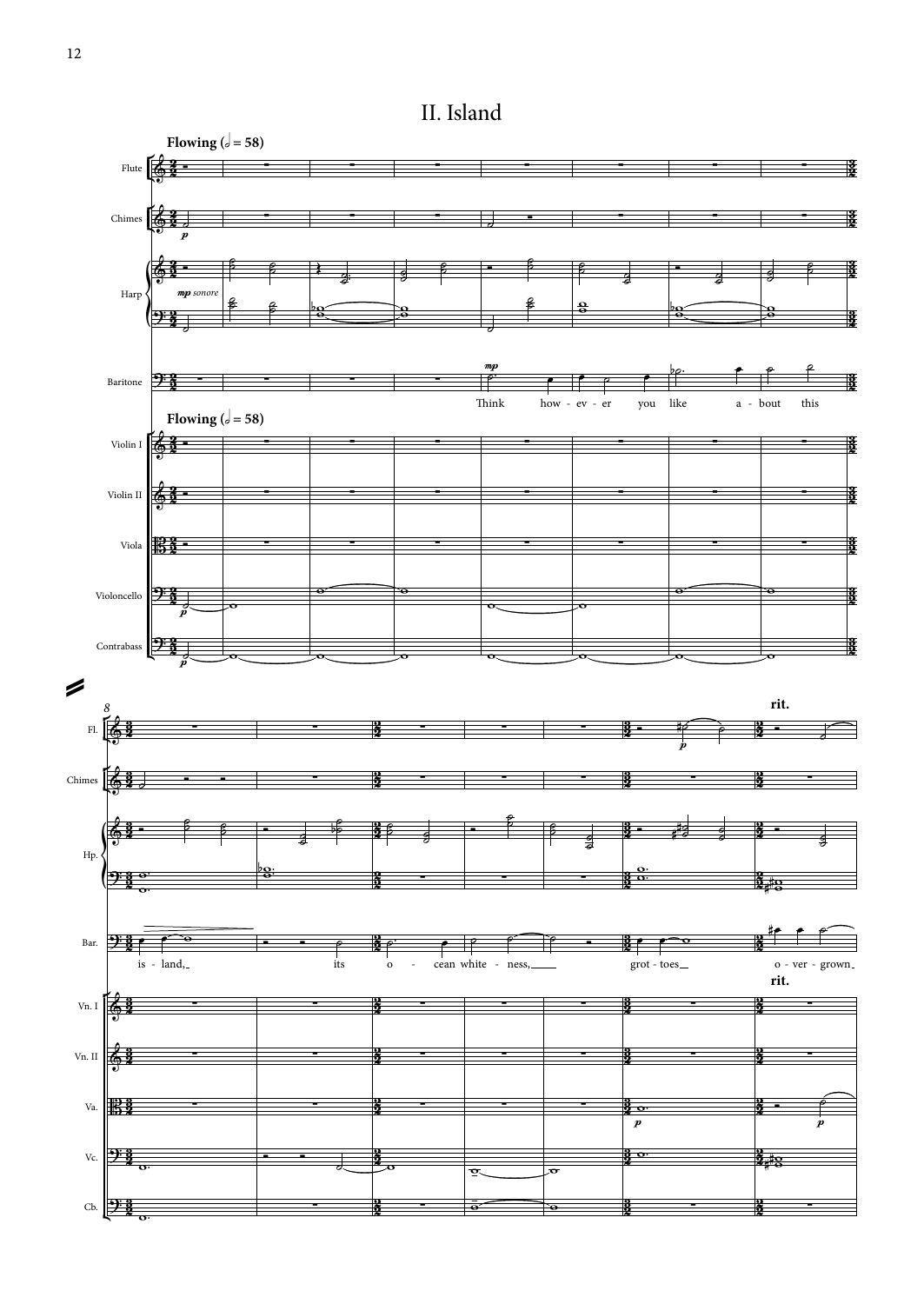![](_page_14_Figure_0.jpeg)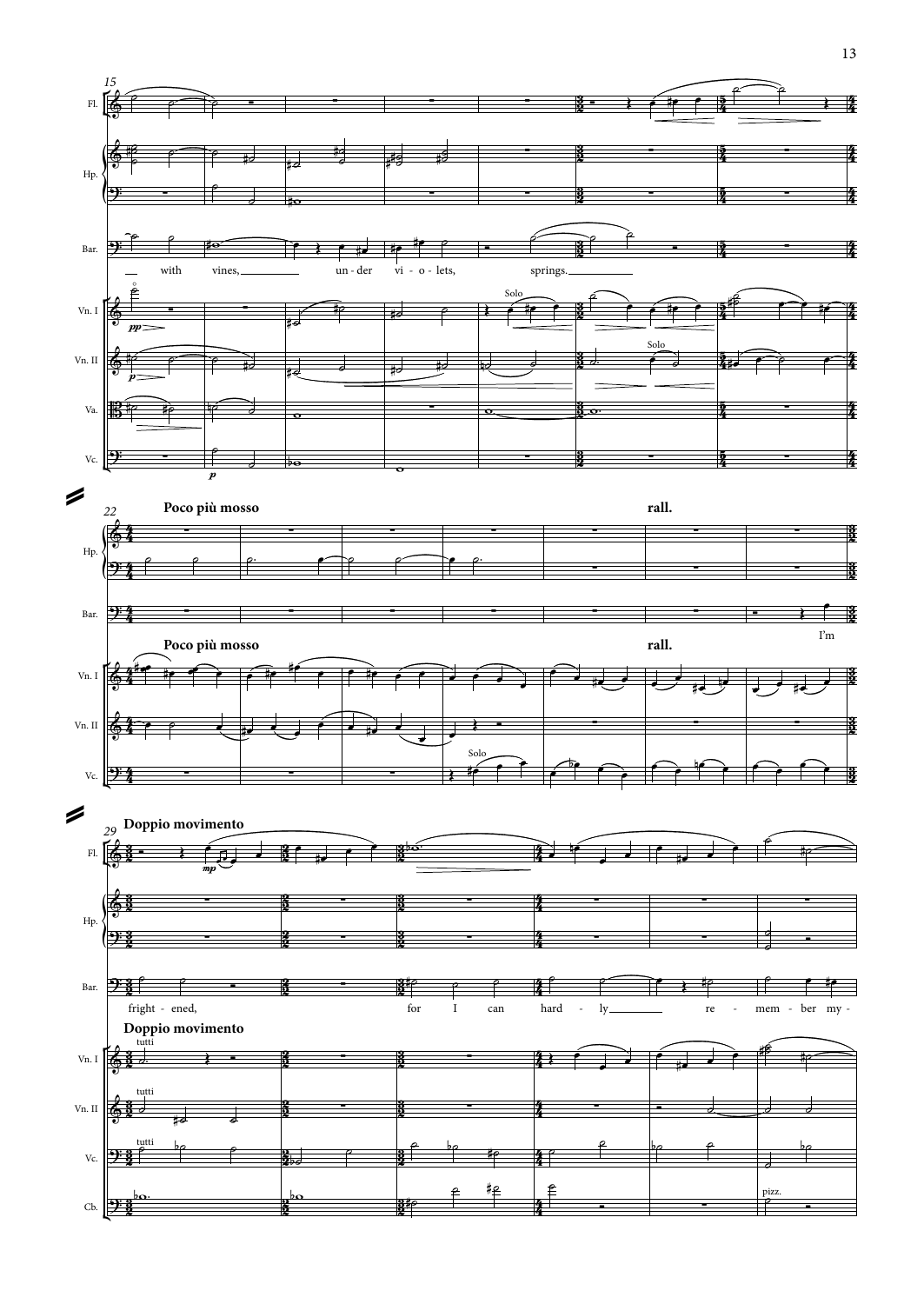![](_page_15_Figure_0.jpeg)

![](_page_15_Figure_1.jpeg)

![](_page_15_Figure_2.jpeg)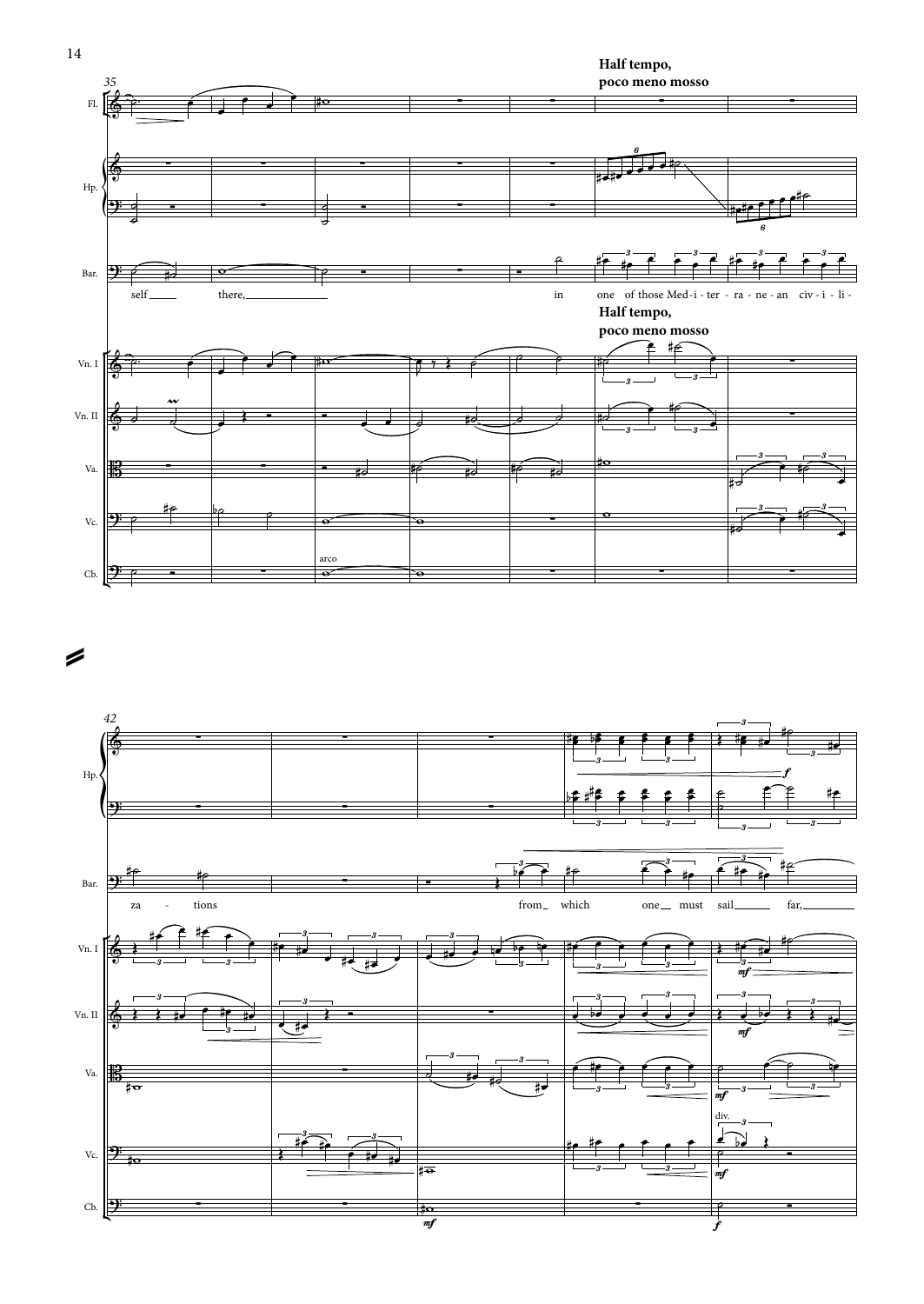![](_page_16_Figure_0.jpeg)

![](_page_16_Figure_1.jpeg)

![](_page_16_Figure_2.jpeg)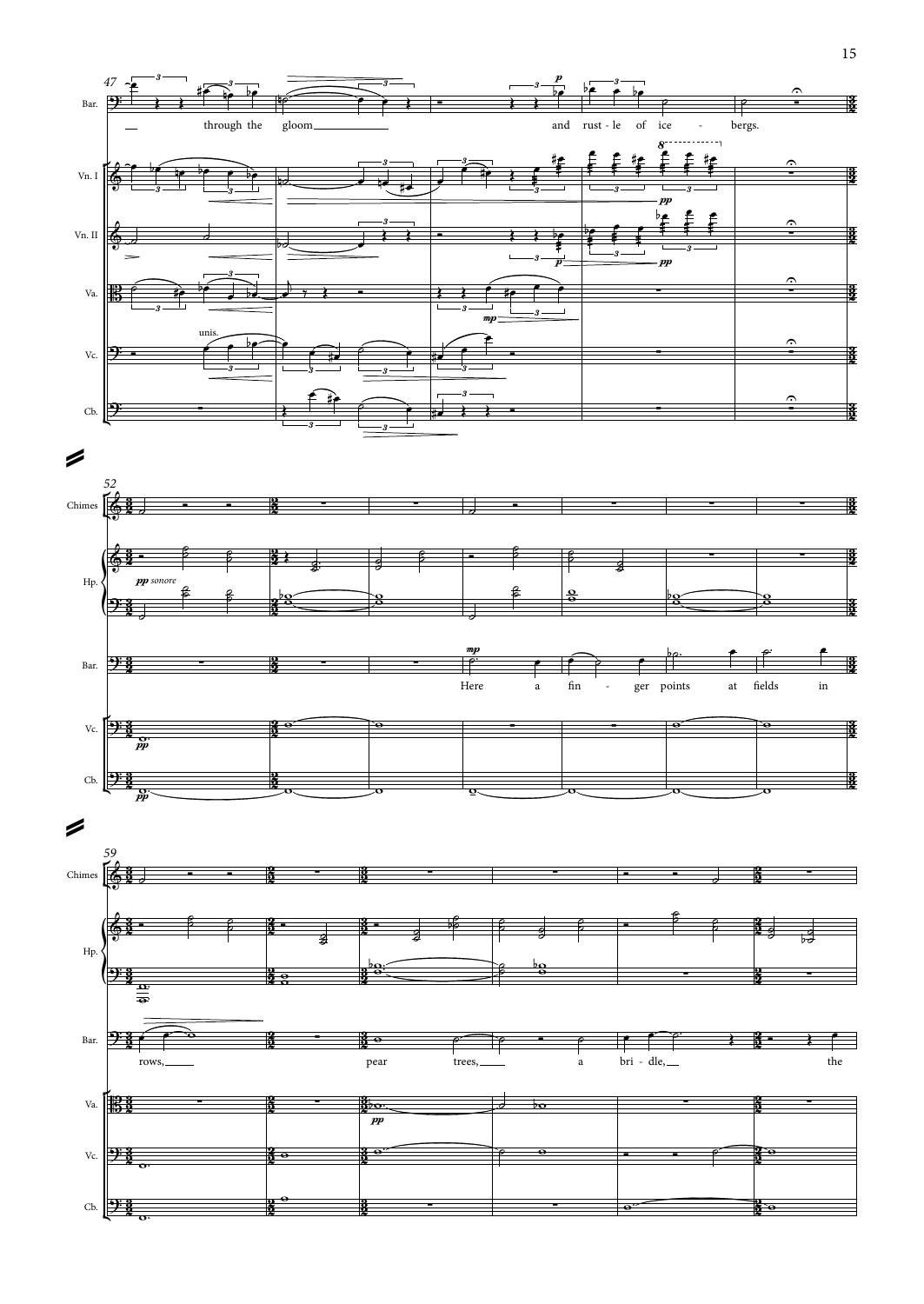![](_page_17_Figure_0.jpeg)

 $\overline{\phantom{a}}$ 

![](_page_17_Figure_2.jpeg)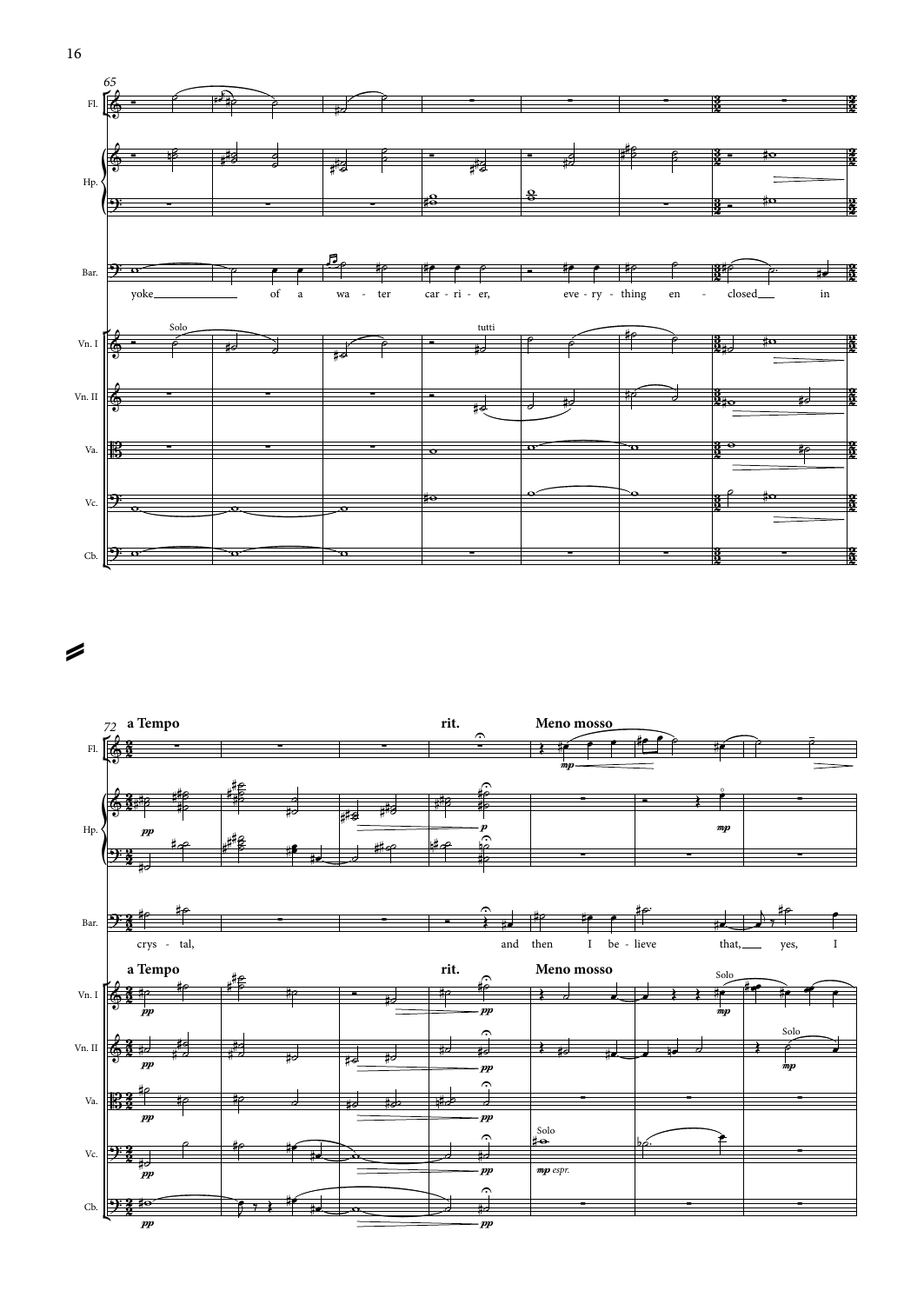![](_page_18_Figure_0.jpeg)

![](_page_18_Figure_2.jpeg)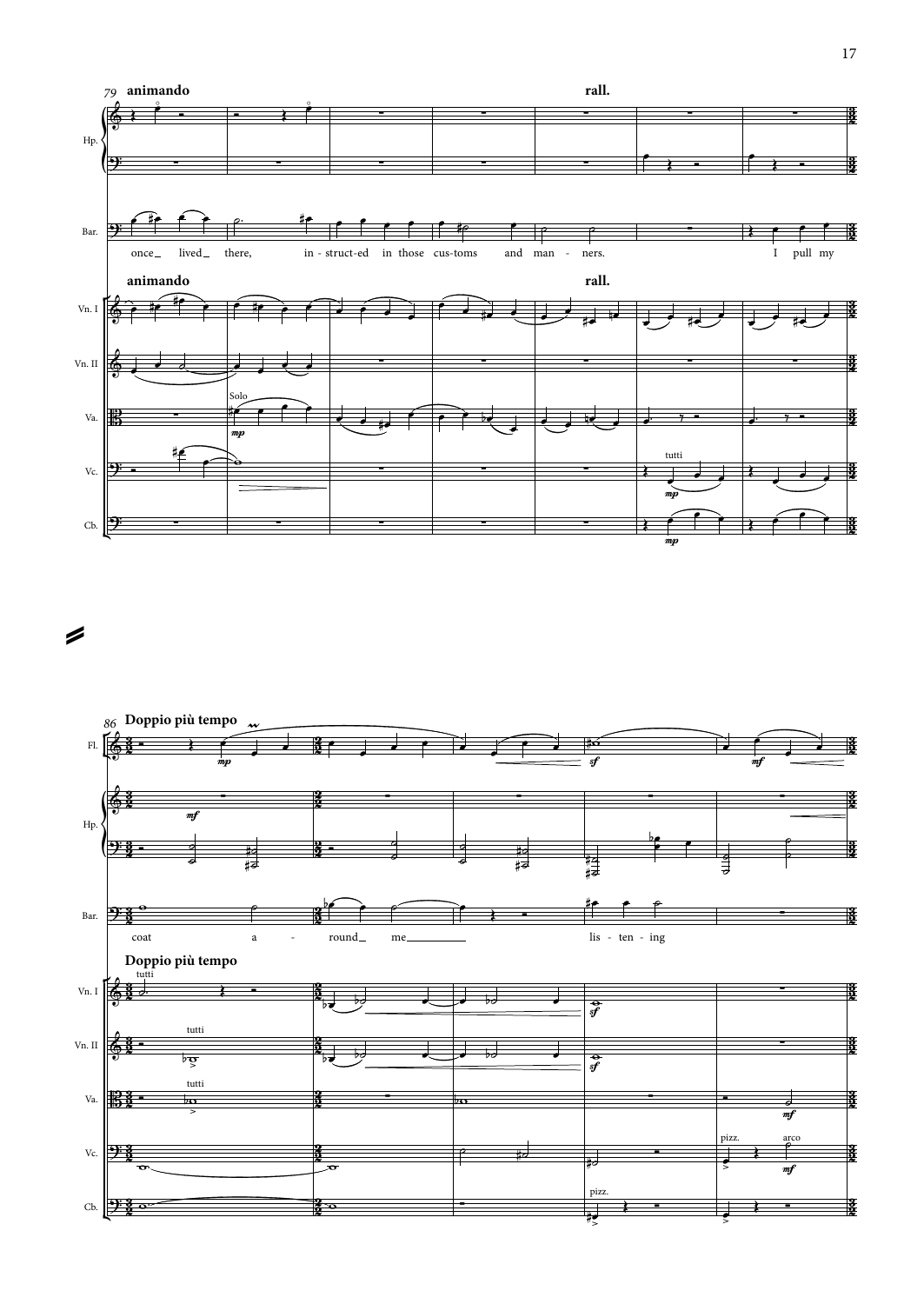![](_page_19_Figure_0.jpeg)

![](_page_19_Figure_2.jpeg)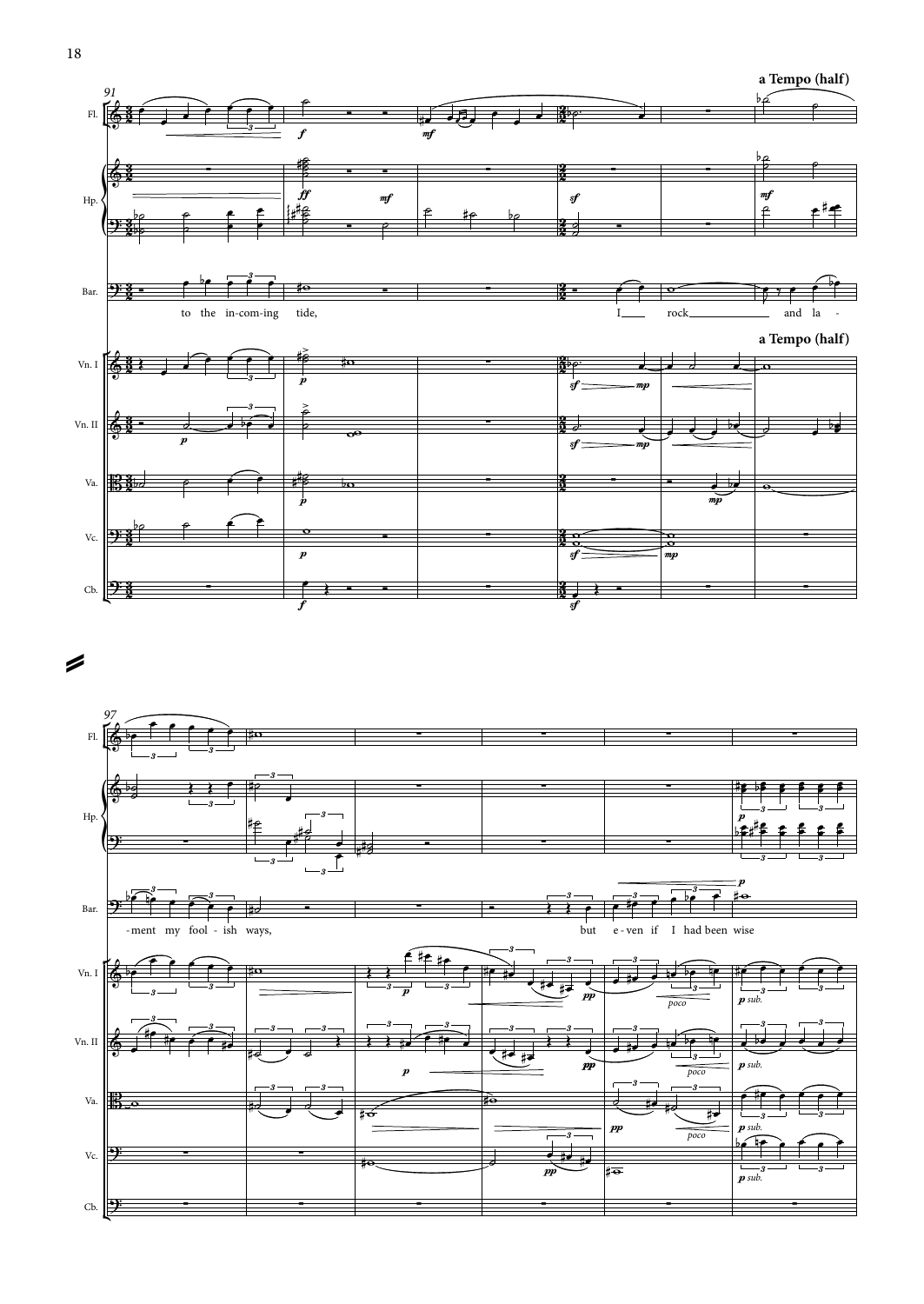![](_page_20_Figure_0.jpeg)

 $\boldsymbol{\mathcal{Z}}$ 

![](_page_20_Figure_2.jpeg)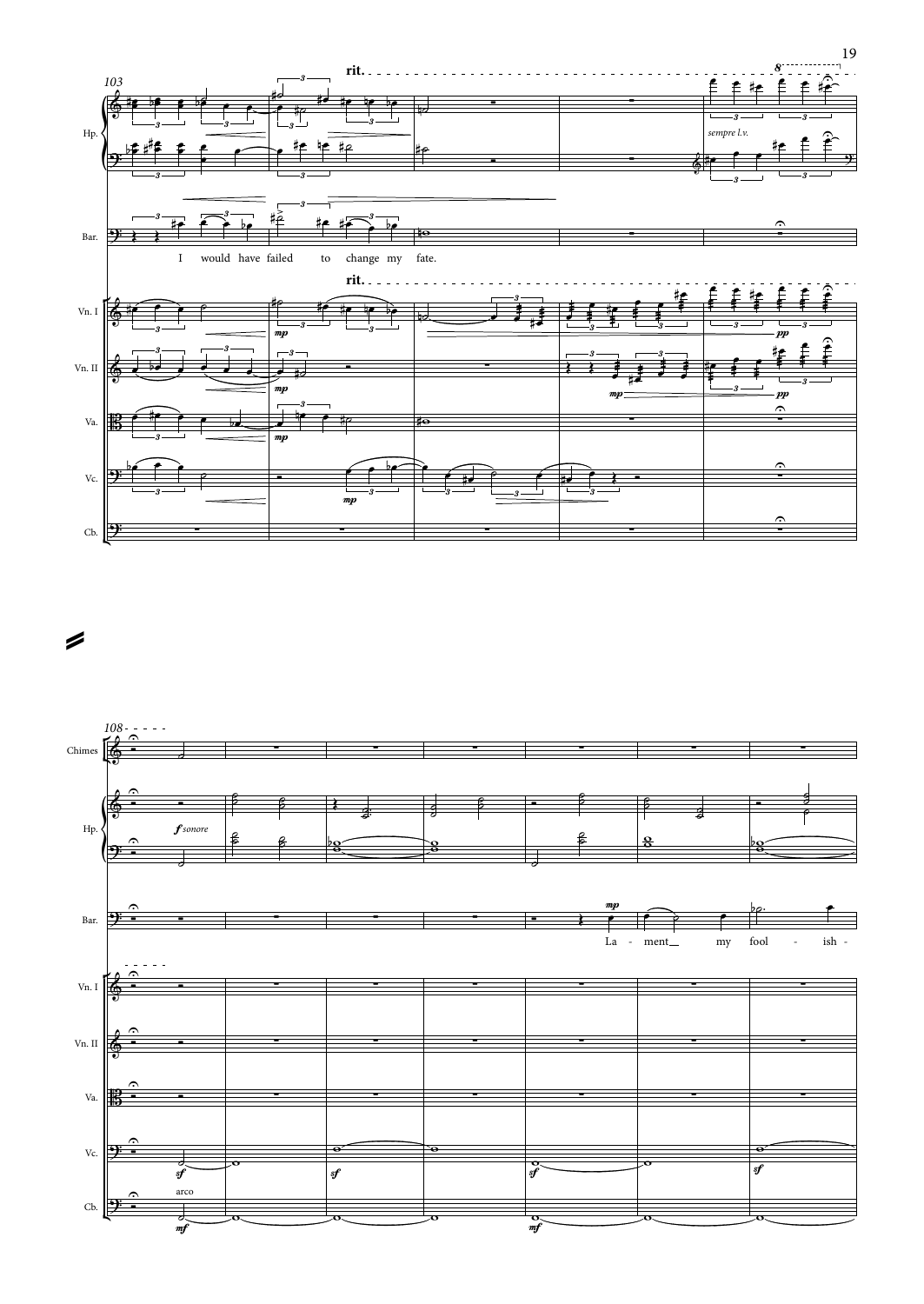![](_page_21_Figure_0.jpeg)

![](_page_21_Figure_2.jpeg)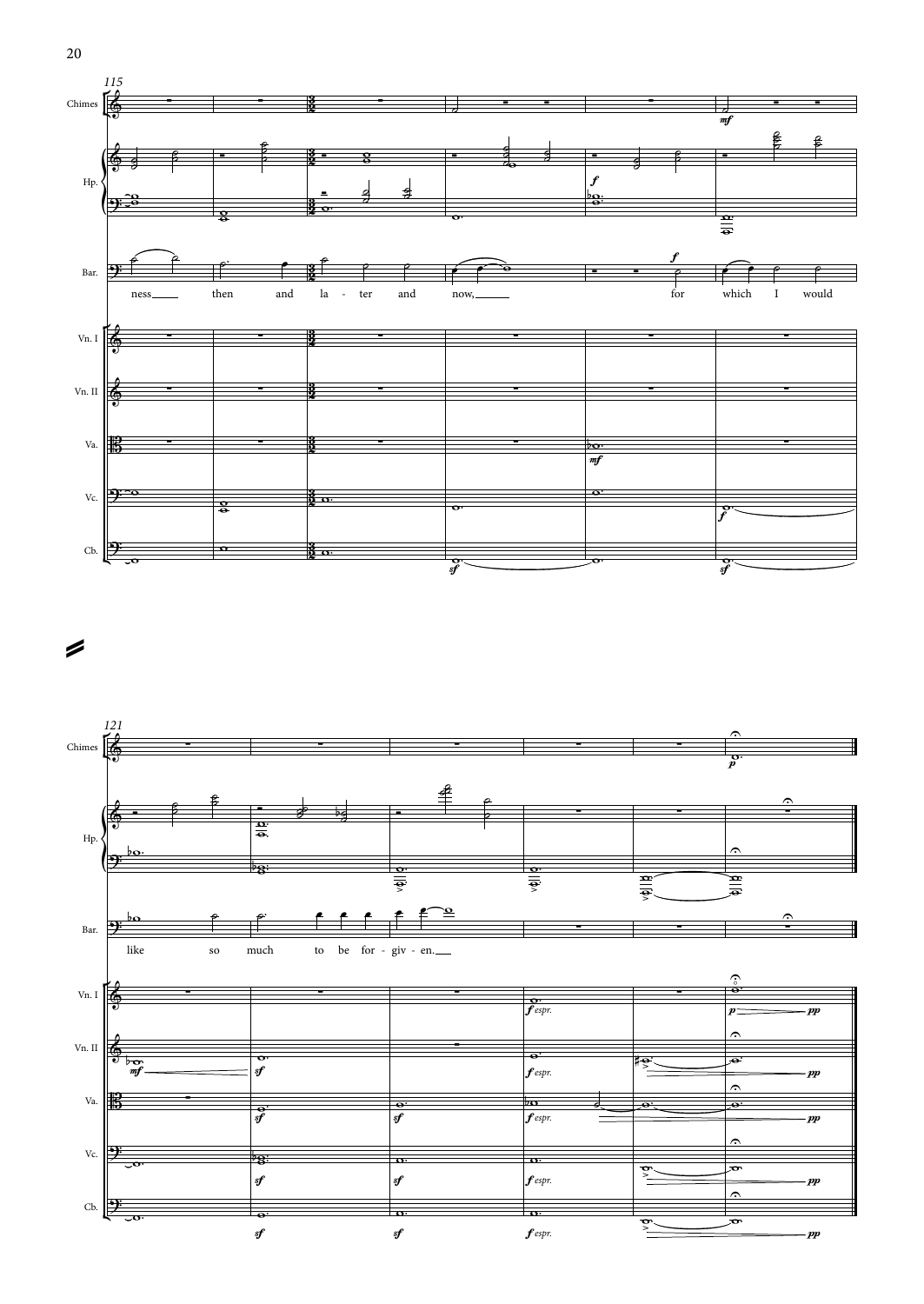III. In Music

![](_page_22_Figure_1.jpeg)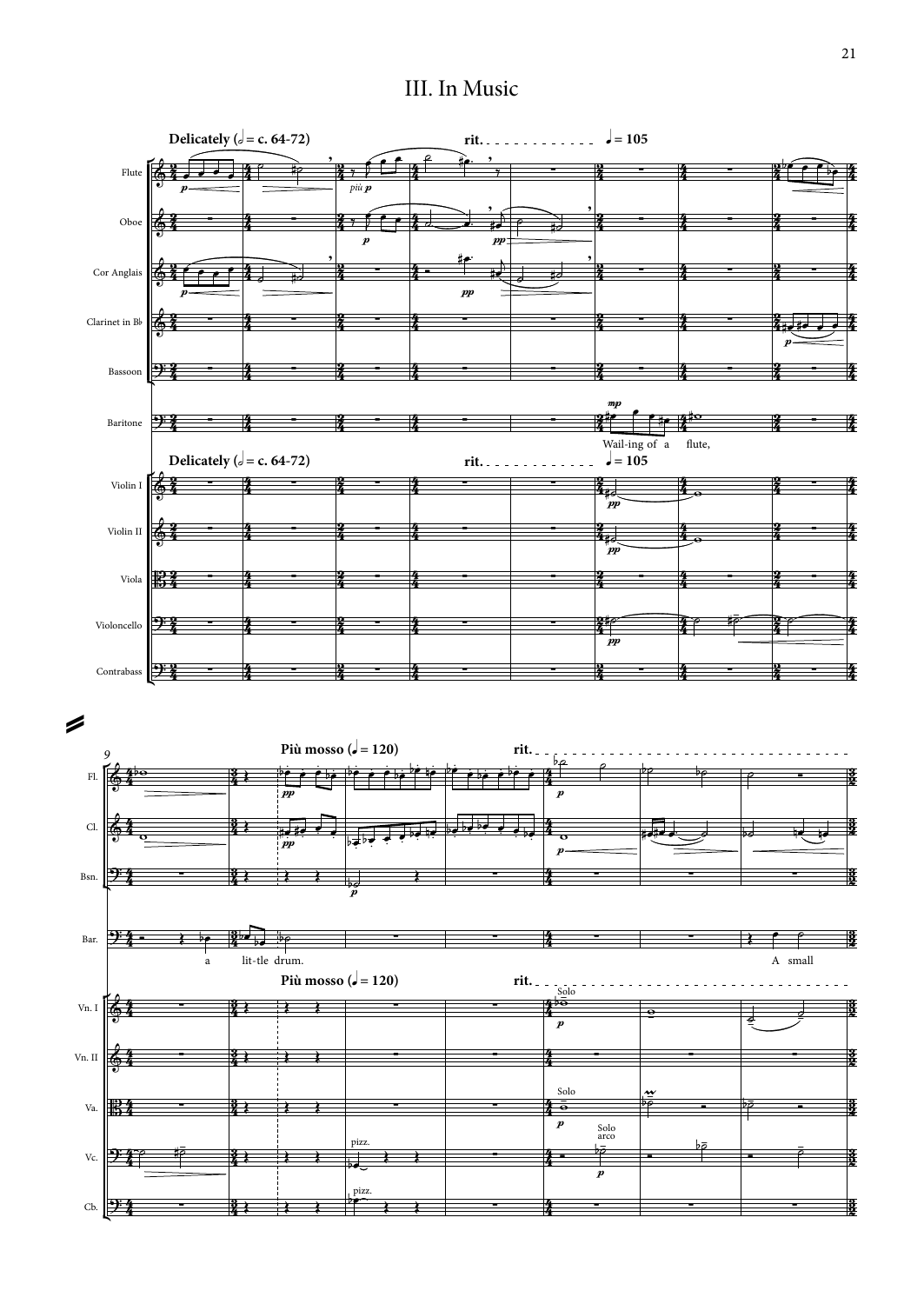![](_page_23_Figure_0.jpeg)

![](_page_23_Figure_2.jpeg)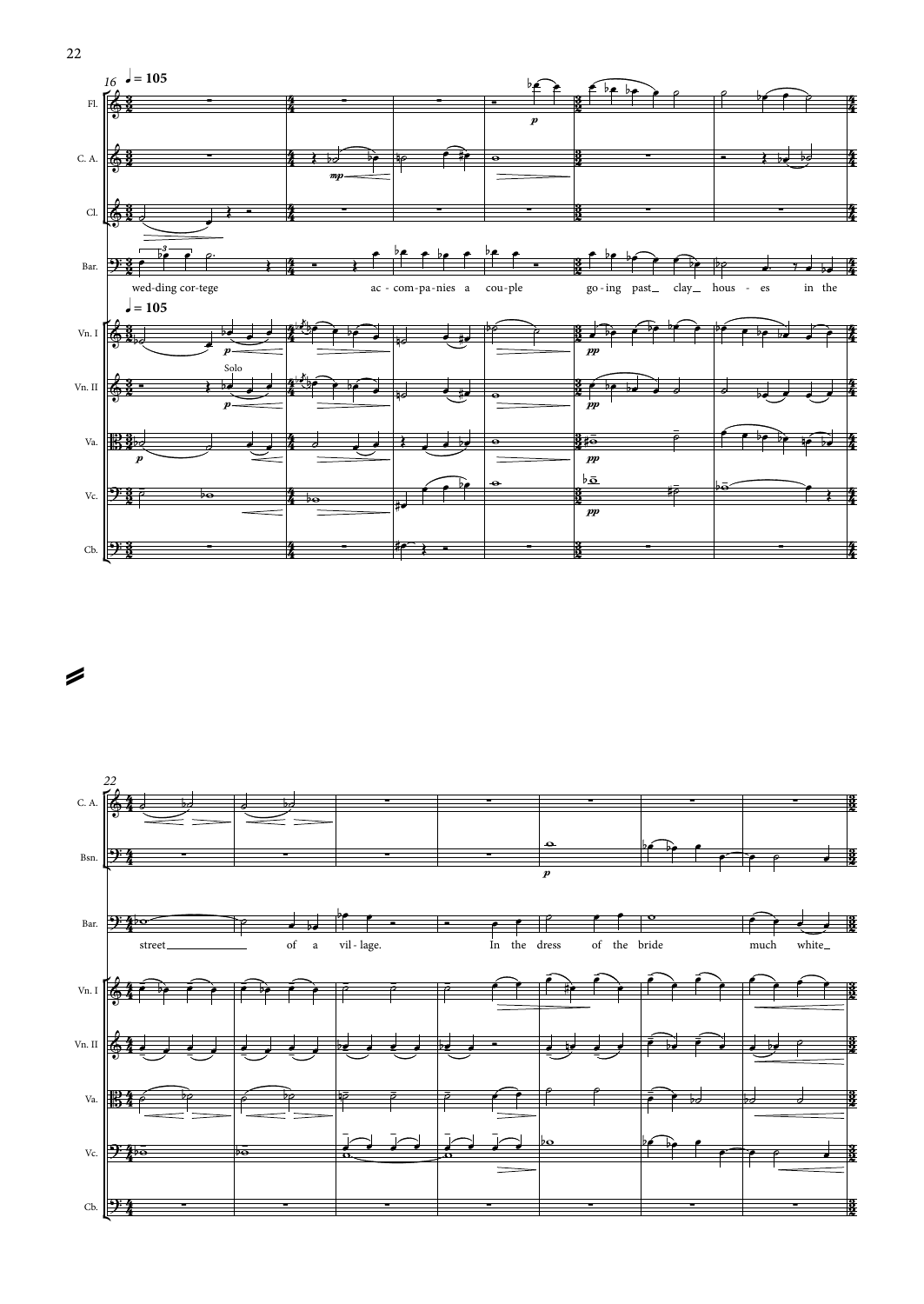![](_page_24_Figure_0.jpeg)

![](_page_24_Figure_2.jpeg)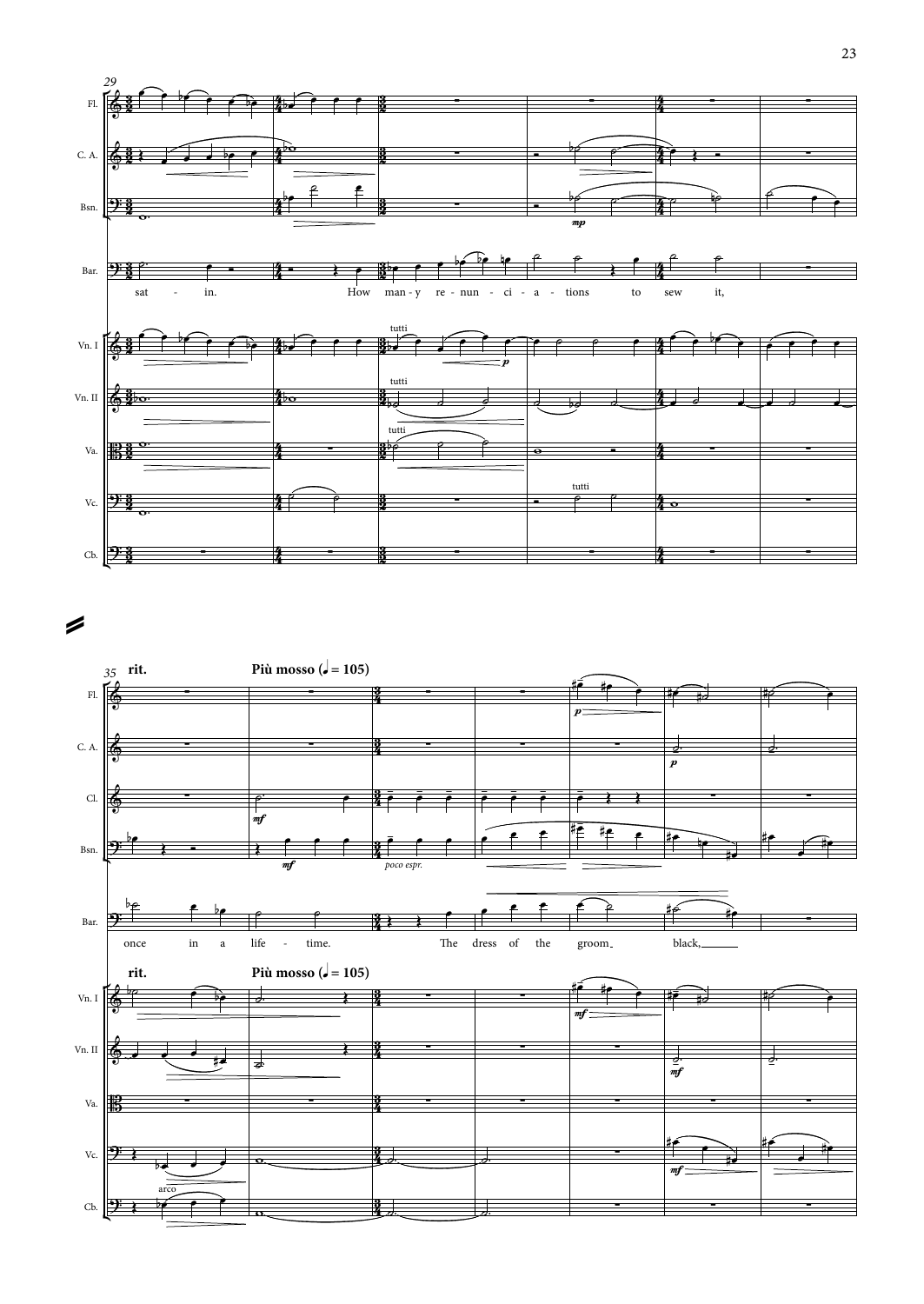![](_page_25_Figure_0.jpeg)

![](_page_25_Figure_1.jpeg)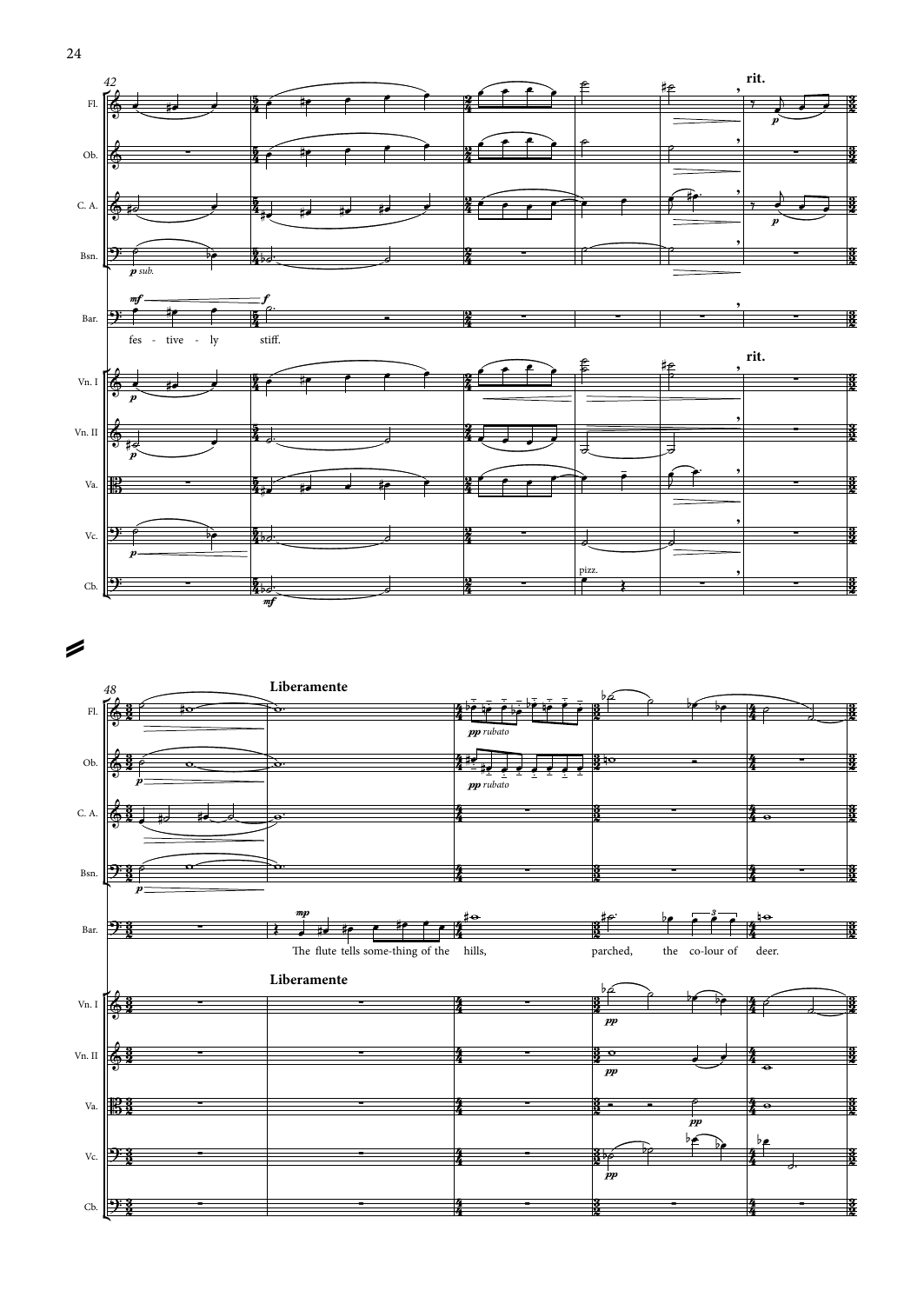![](_page_26_Figure_0.jpeg)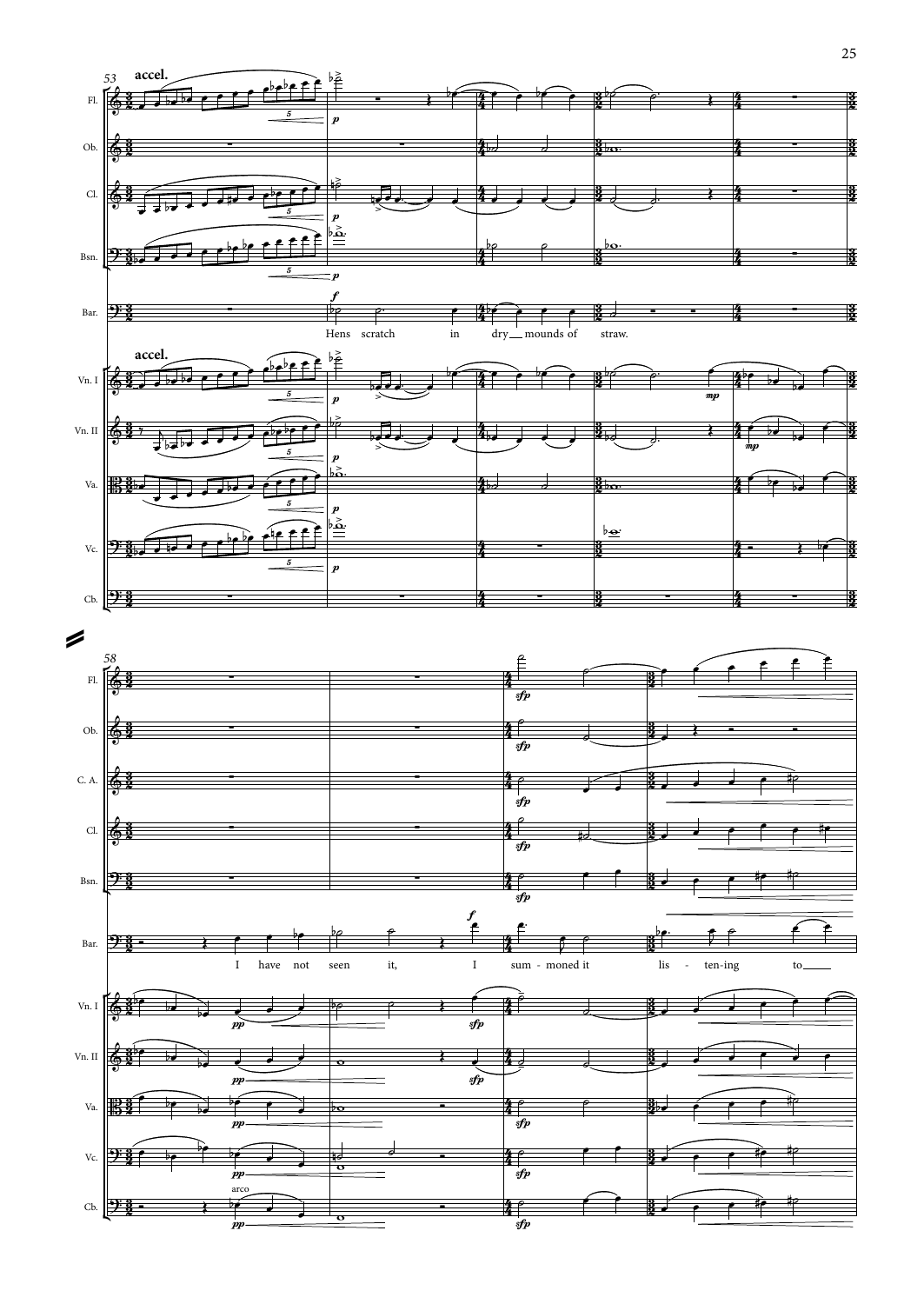![](_page_27_Figure_0.jpeg)

![](_page_27_Figure_1.jpeg)

![](_page_27_Figure_2.jpeg)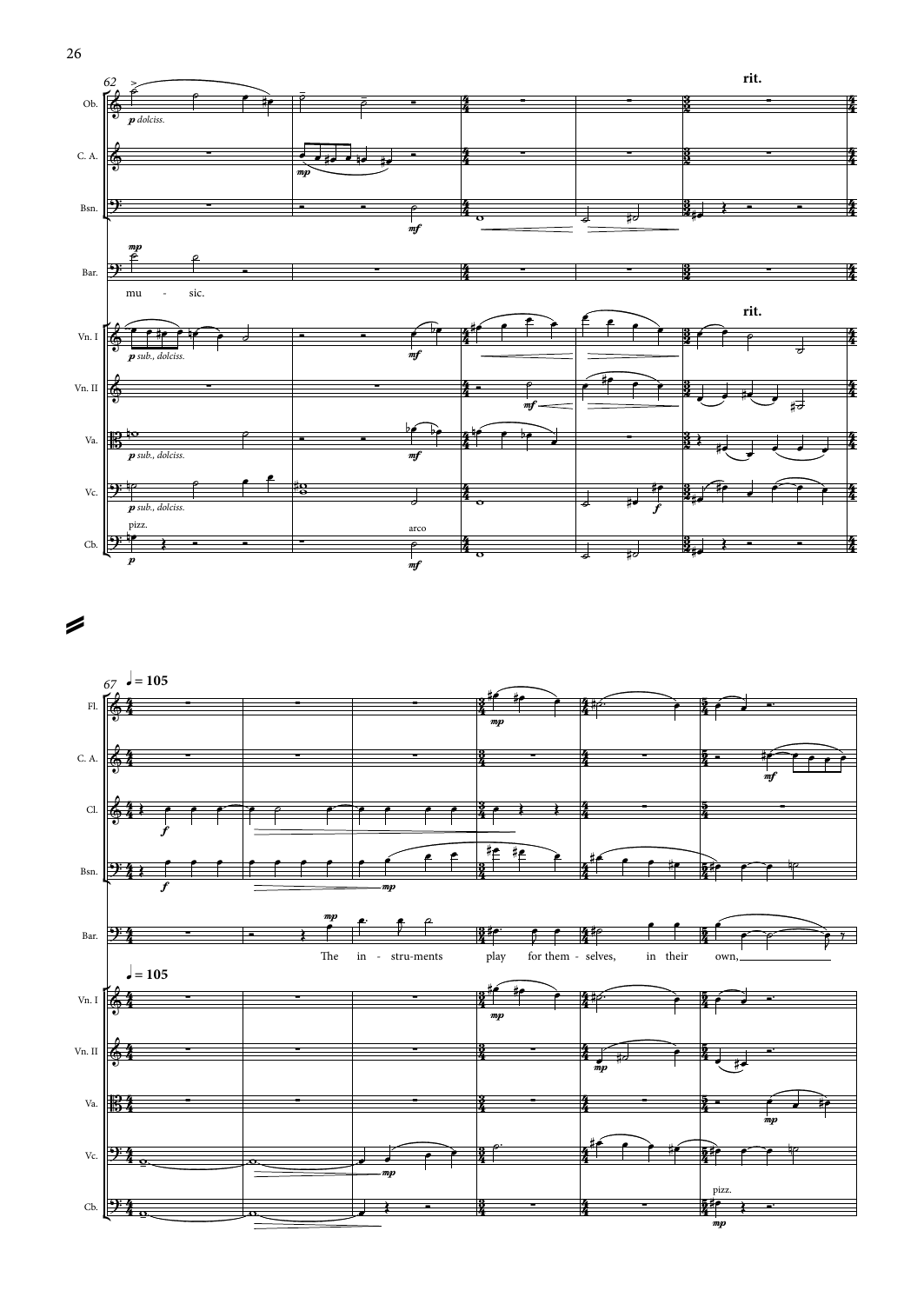![](_page_28_Figure_0.jpeg)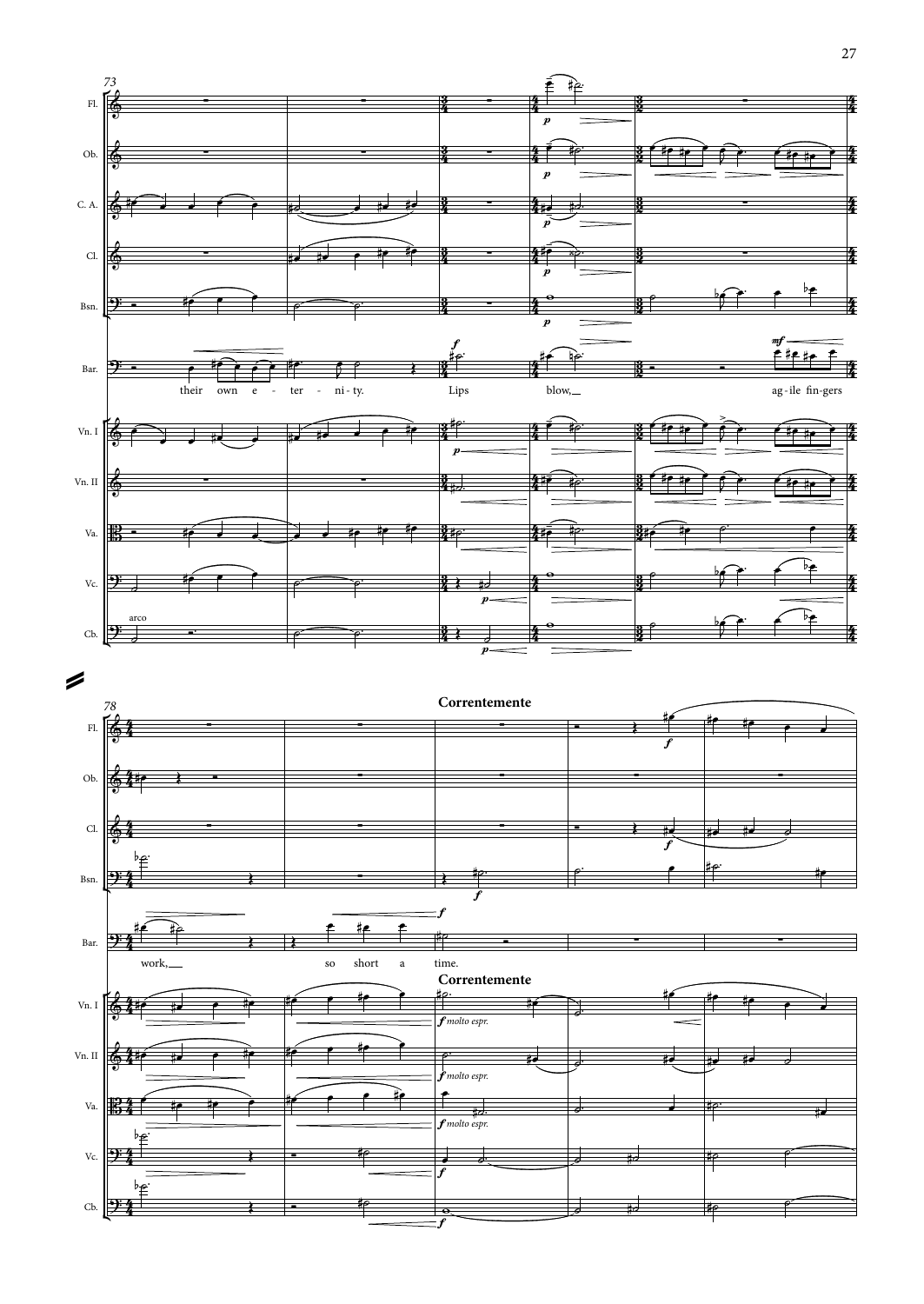![](_page_29_Figure_0.jpeg)

![](_page_29_Figure_1.jpeg)

![](_page_29_Figure_2.jpeg)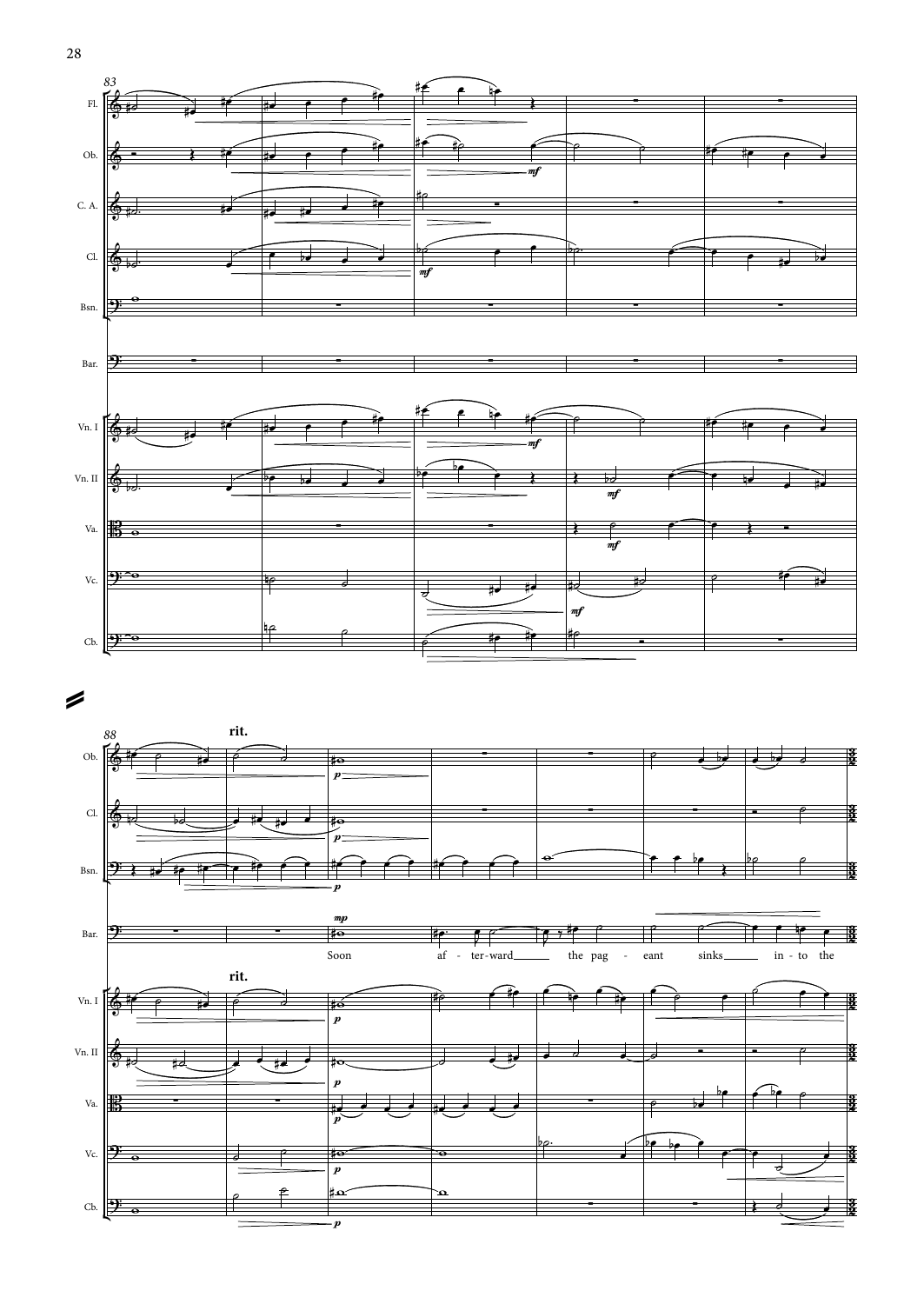![](_page_30_Figure_0.jpeg)

![](_page_30_Figure_1.jpeg)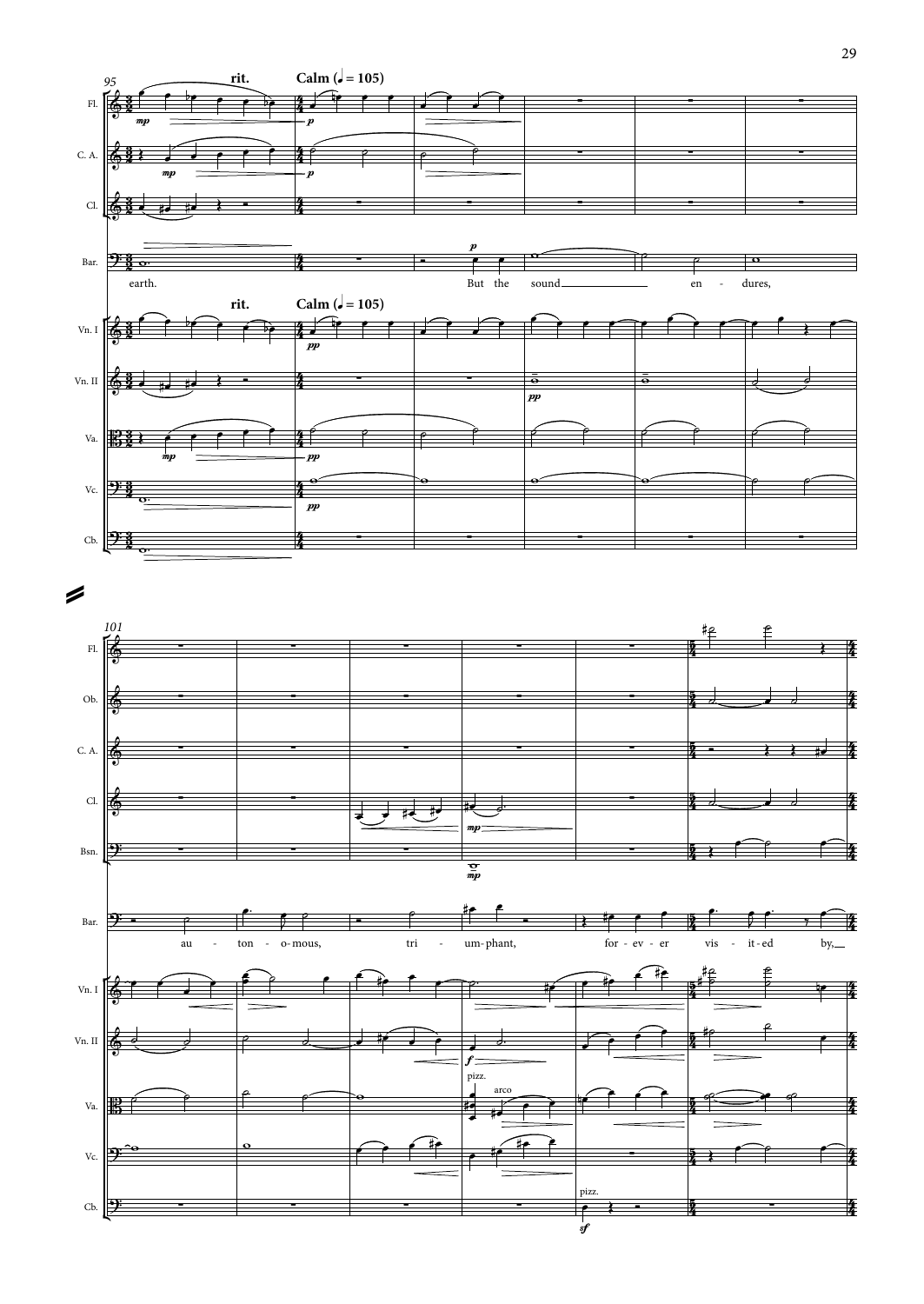![](_page_31_Figure_0.jpeg)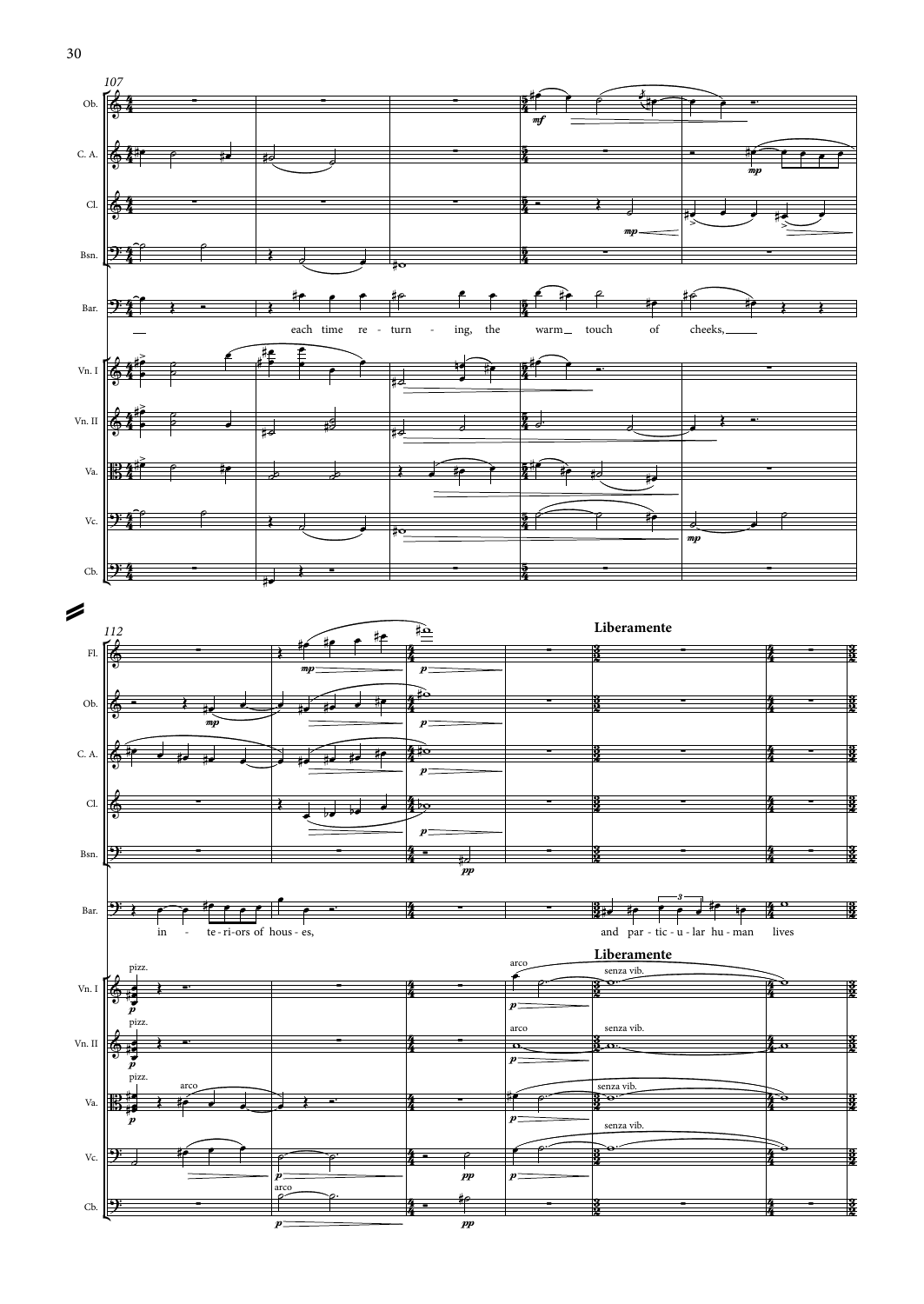![](_page_32_Figure_0.jpeg)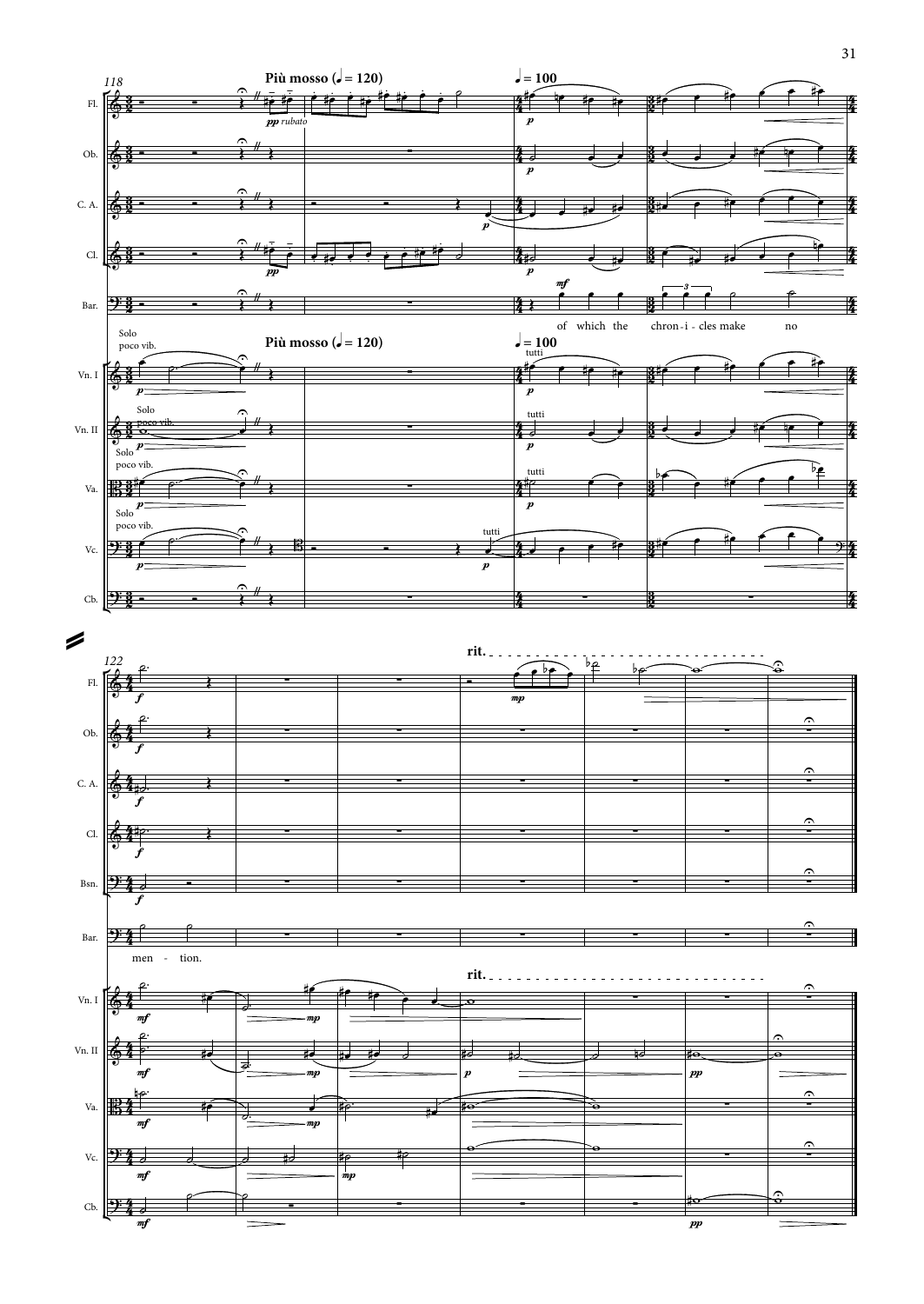IV. For J. L.

![](_page_33_Figure_1.jpeg)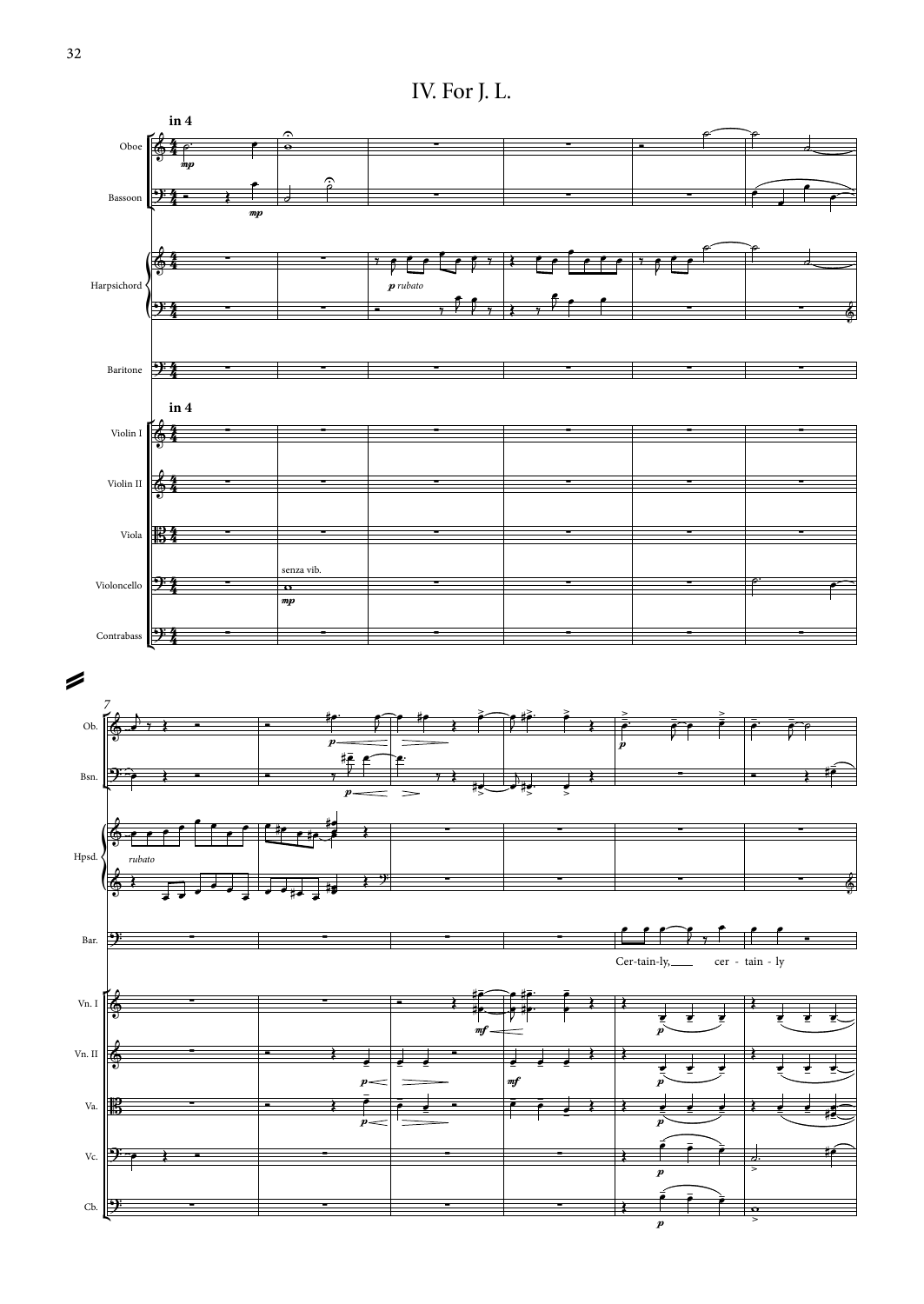![](_page_34_Figure_0.jpeg)

![](_page_34_Figure_1.jpeg)

![](_page_34_Figure_2.jpeg)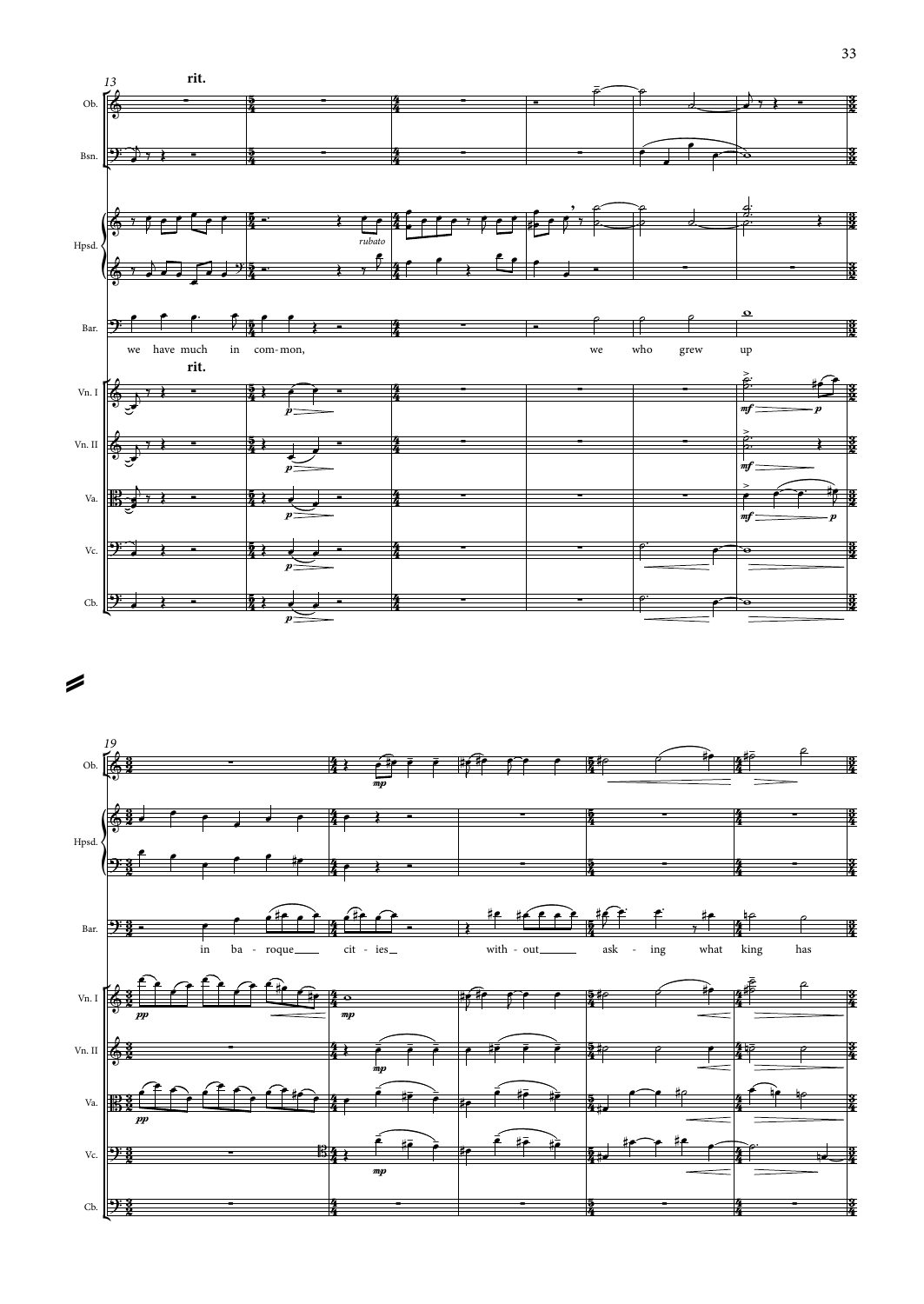![](_page_35_Figure_0.jpeg)

 $\boldsymbol{\mathscr{C}}$ 

![](_page_35_Figure_2.jpeg)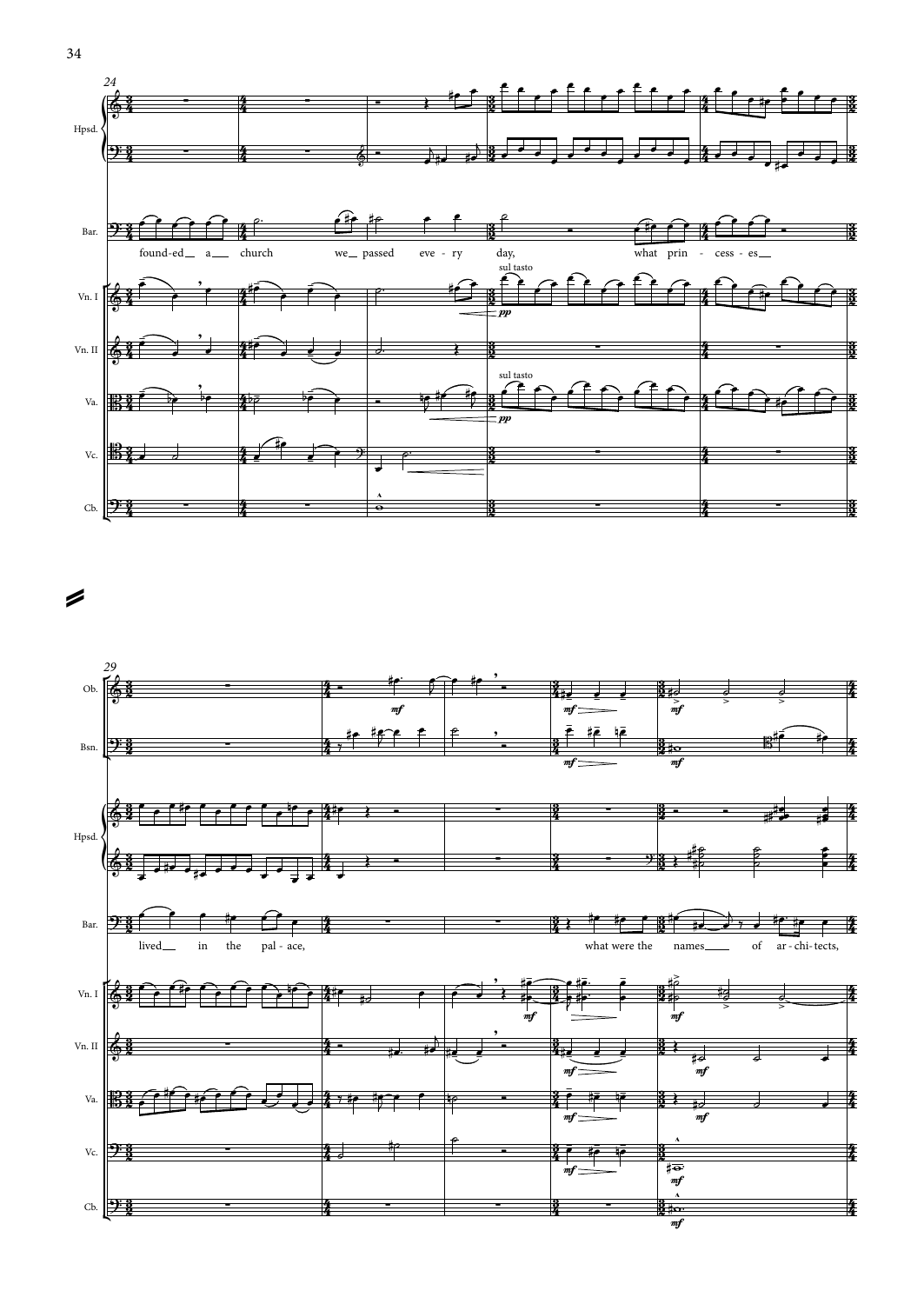![](_page_36_Figure_0.jpeg)

![](_page_36_Figure_2.jpeg)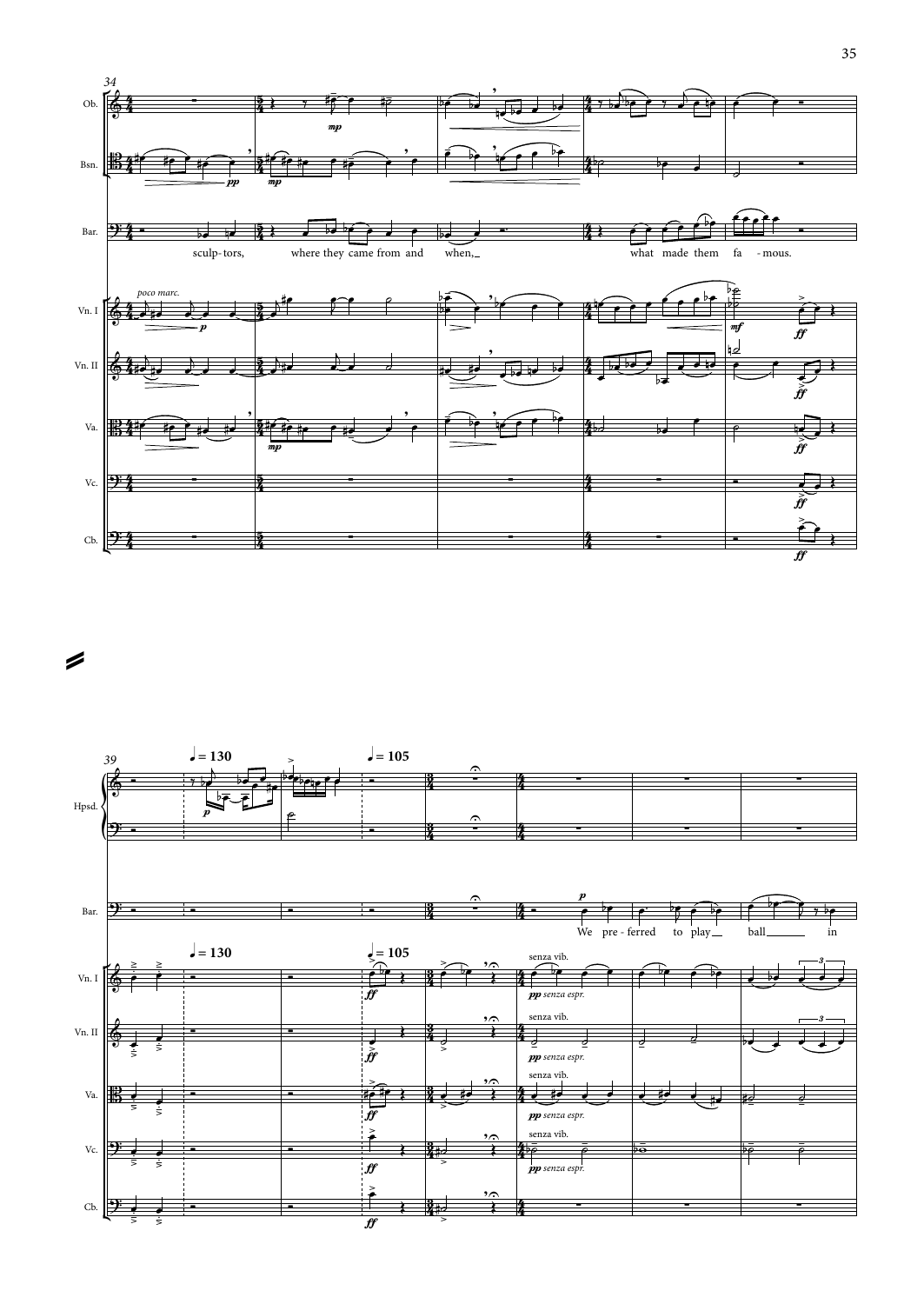![](_page_37_Figure_0.jpeg)

 $\frac{3}{2}$ 

 $\frac{3}{3}$ 

 $\rightarrow$ 

₹

 $\boldsymbol{p}$ 

 $#$ 

<u> 9:3</u>

Cb.  $\frac{1}{2}$ 

Vc.

<sup>36</sup>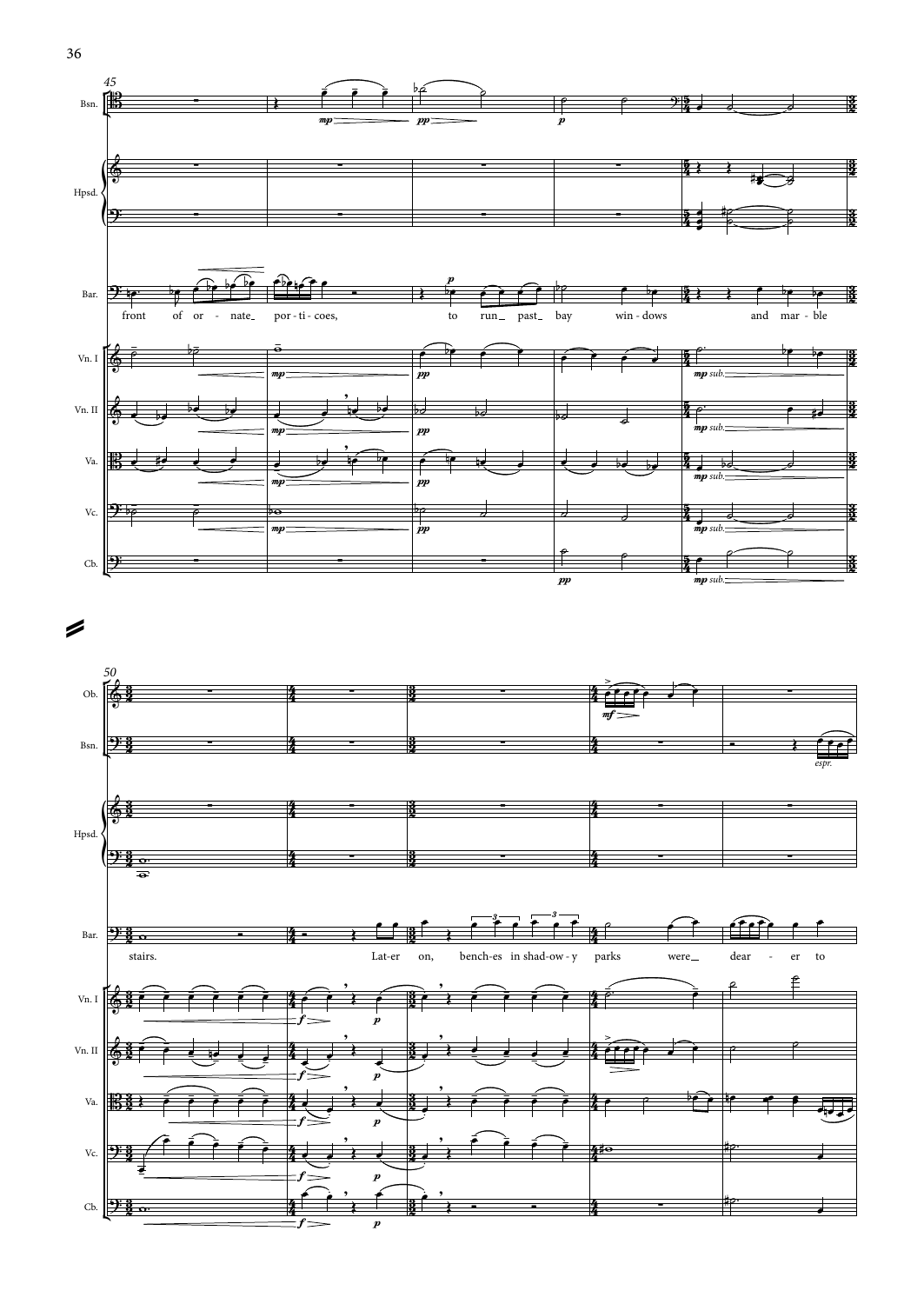![](_page_38_Figure_0.jpeg)

![](_page_38_Figure_1.jpeg)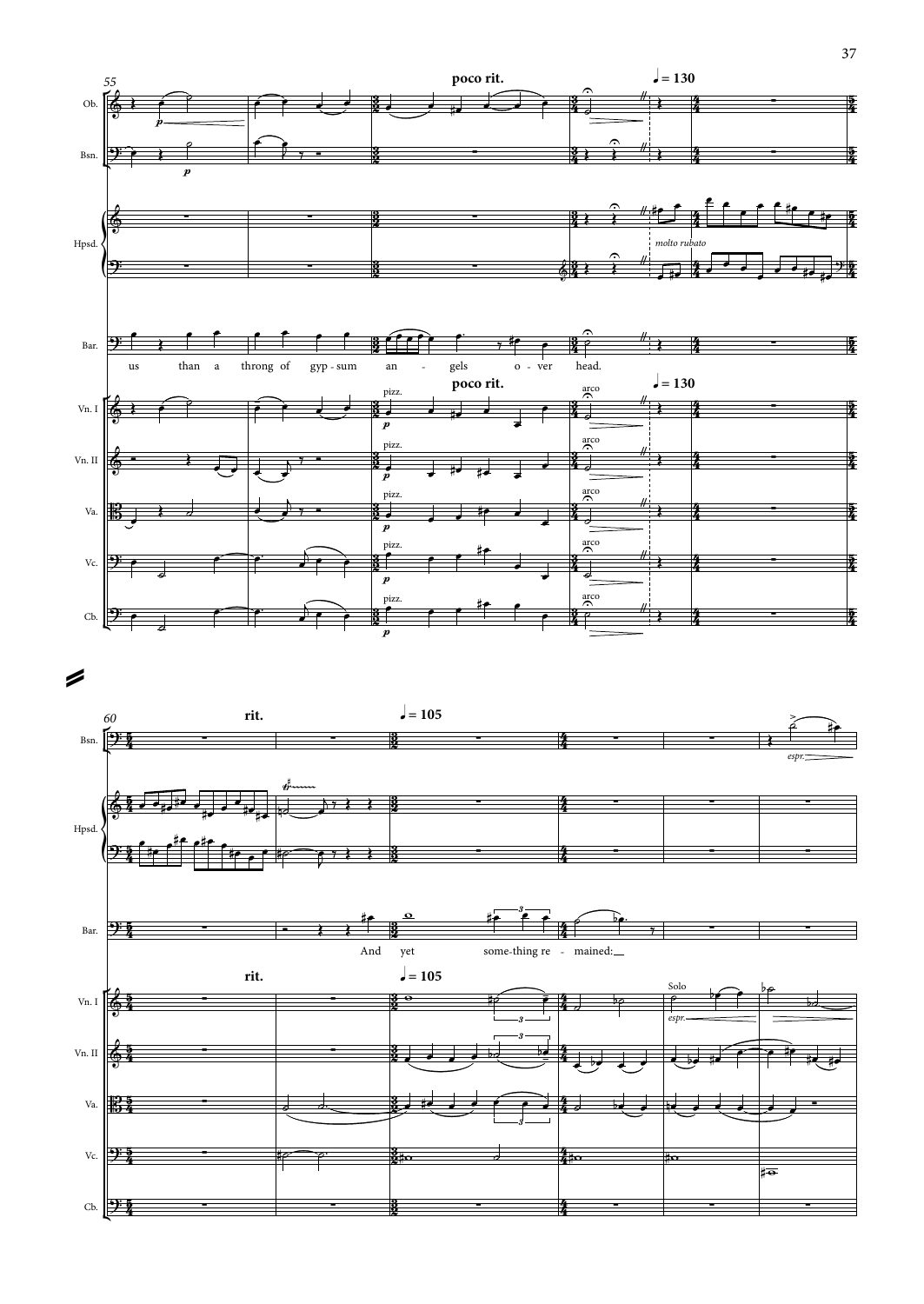![](_page_39_Figure_0.jpeg)

![](_page_39_Figure_2.jpeg)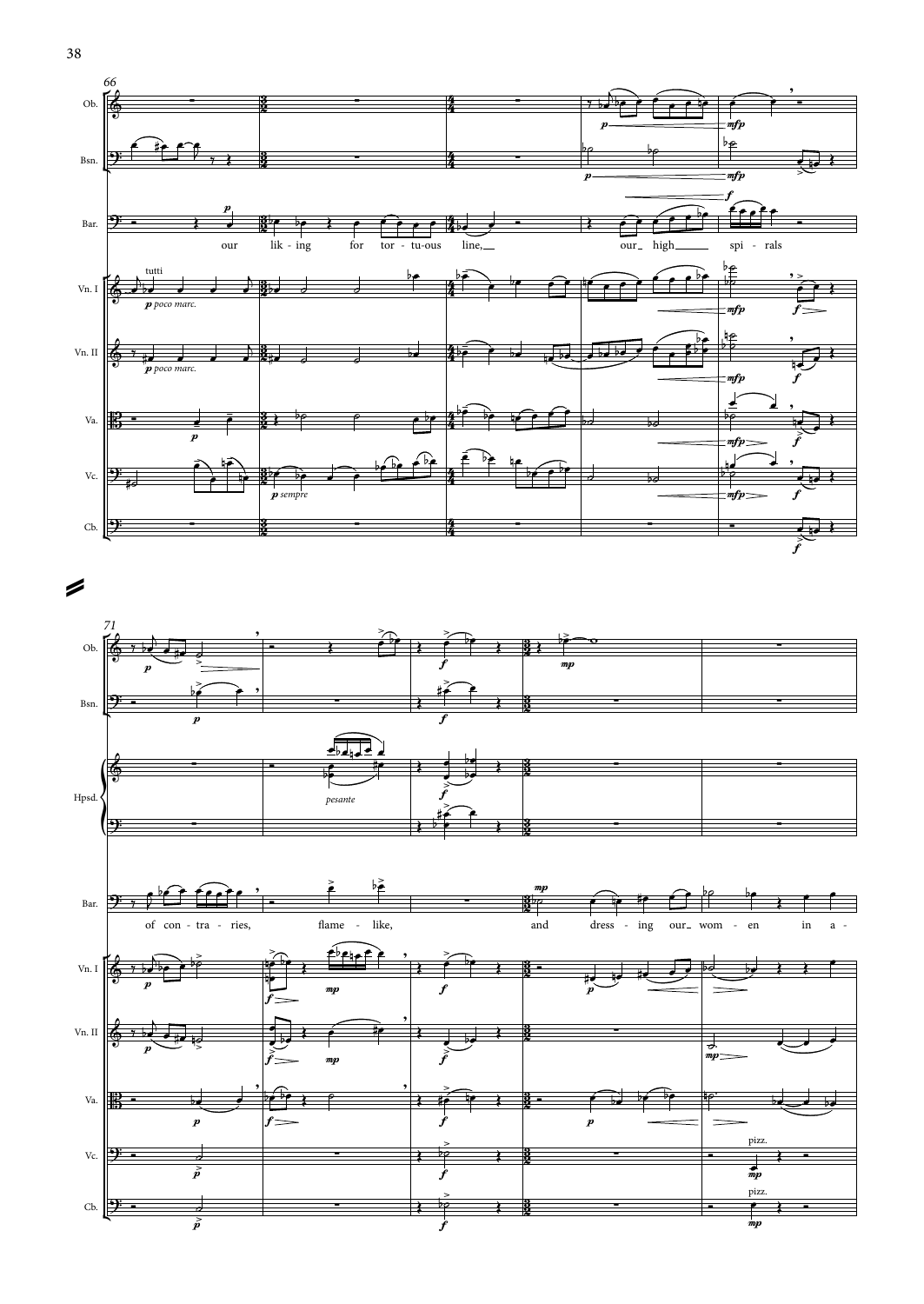![](_page_40_Figure_0.jpeg)

 $\overline{\phantom{a}}$ 

![](_page_40_Figure_2.jpeg)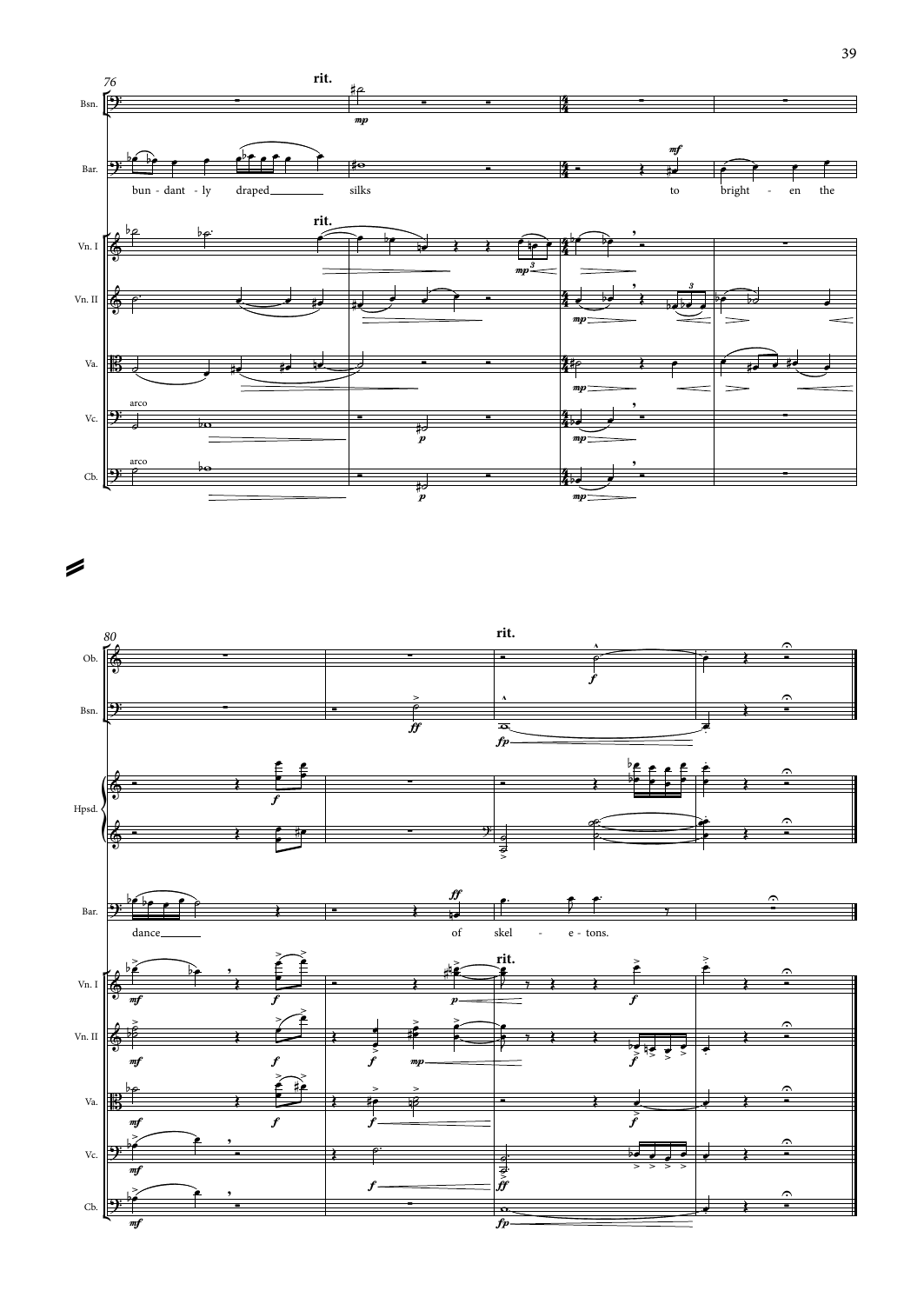![](_page_41_Figure_0.jpeg)

![](_page_41_Figure_1.jpeg)

![](_page_41_Figure_3.jpeg)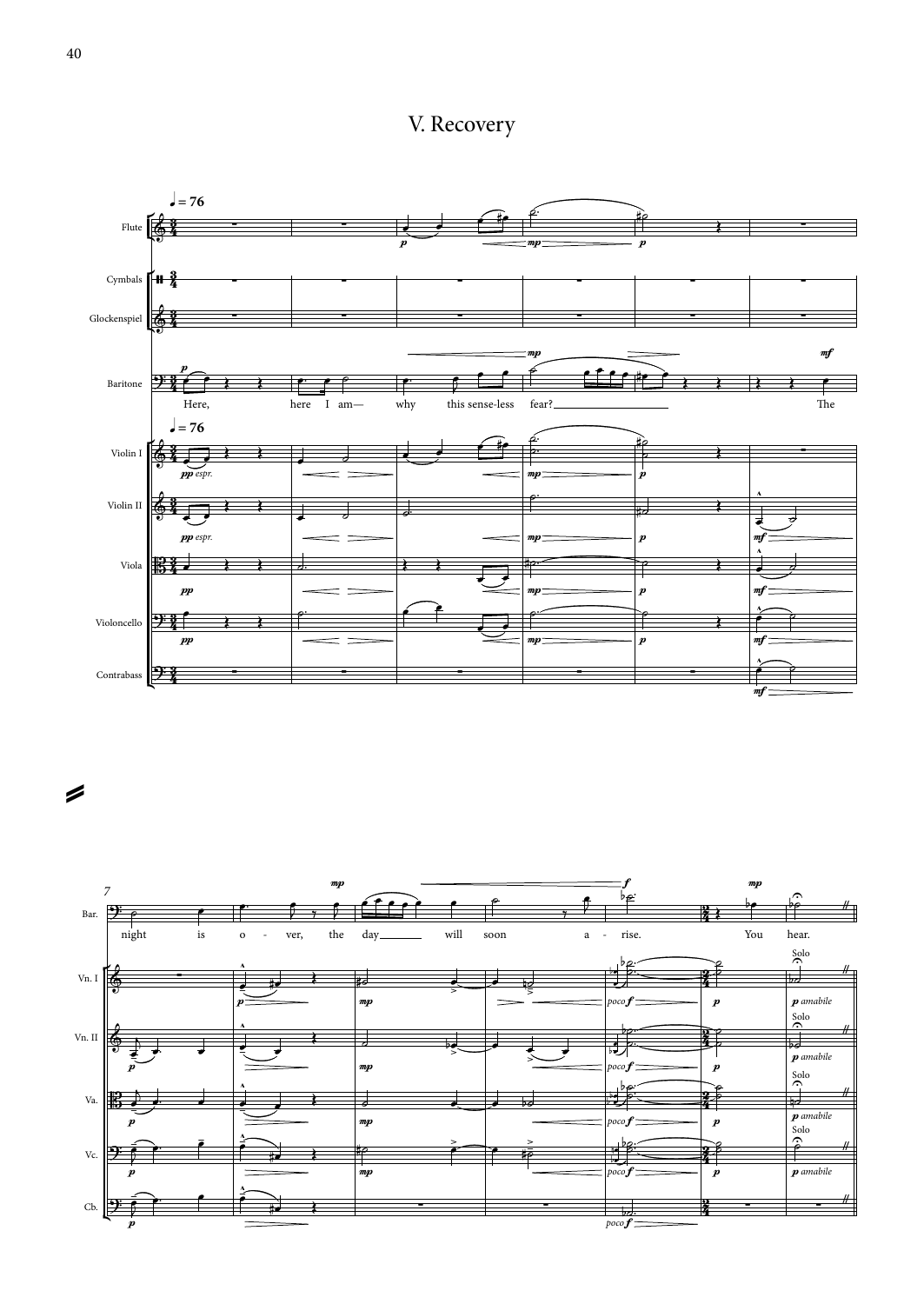![](_page_42_Figure_0.jpeg)

![](_page_42_Figure_1.jpeg)

![](_page_42_Figure_2.jpeg)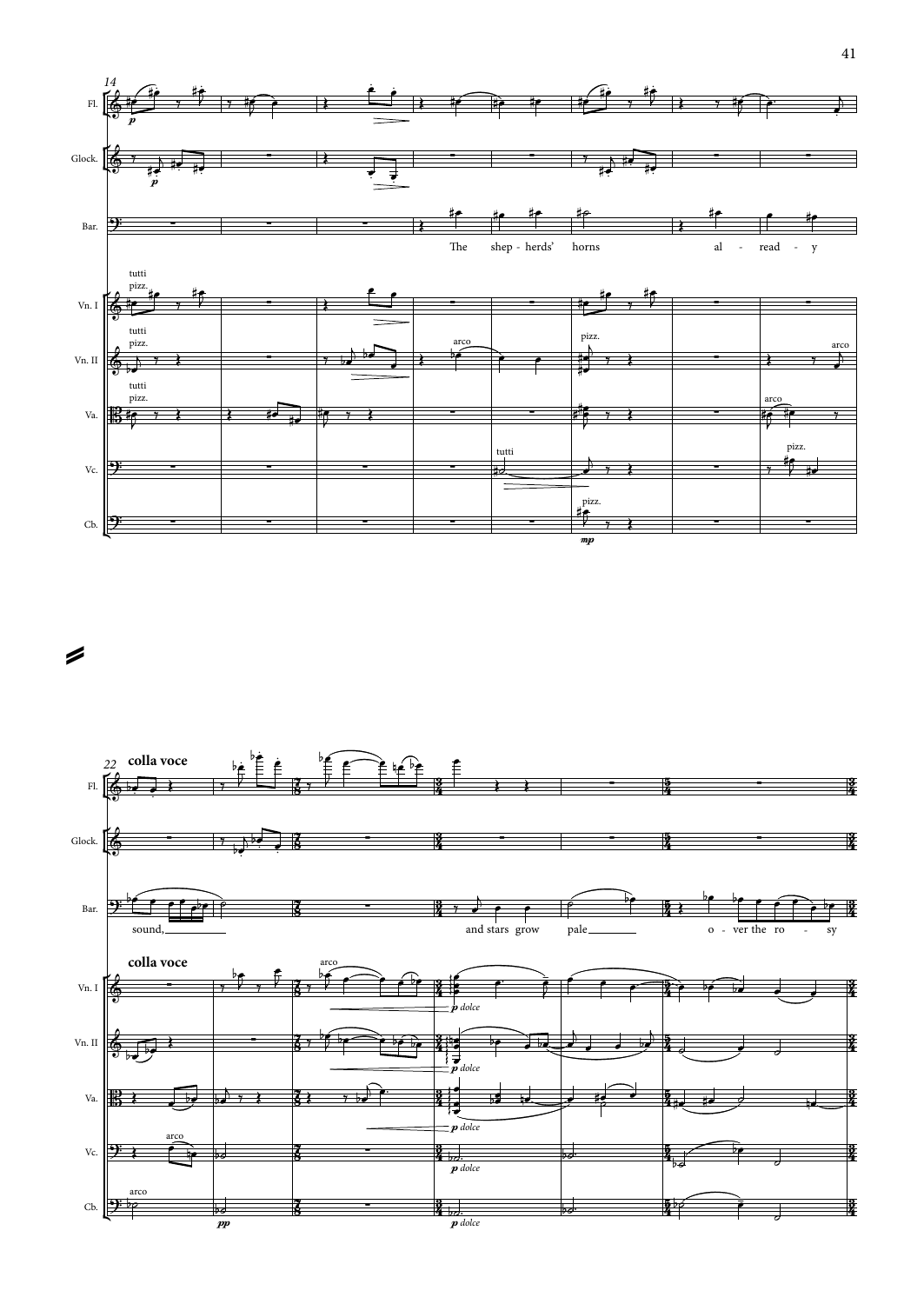![](_page_43_Figure_0.jpeg)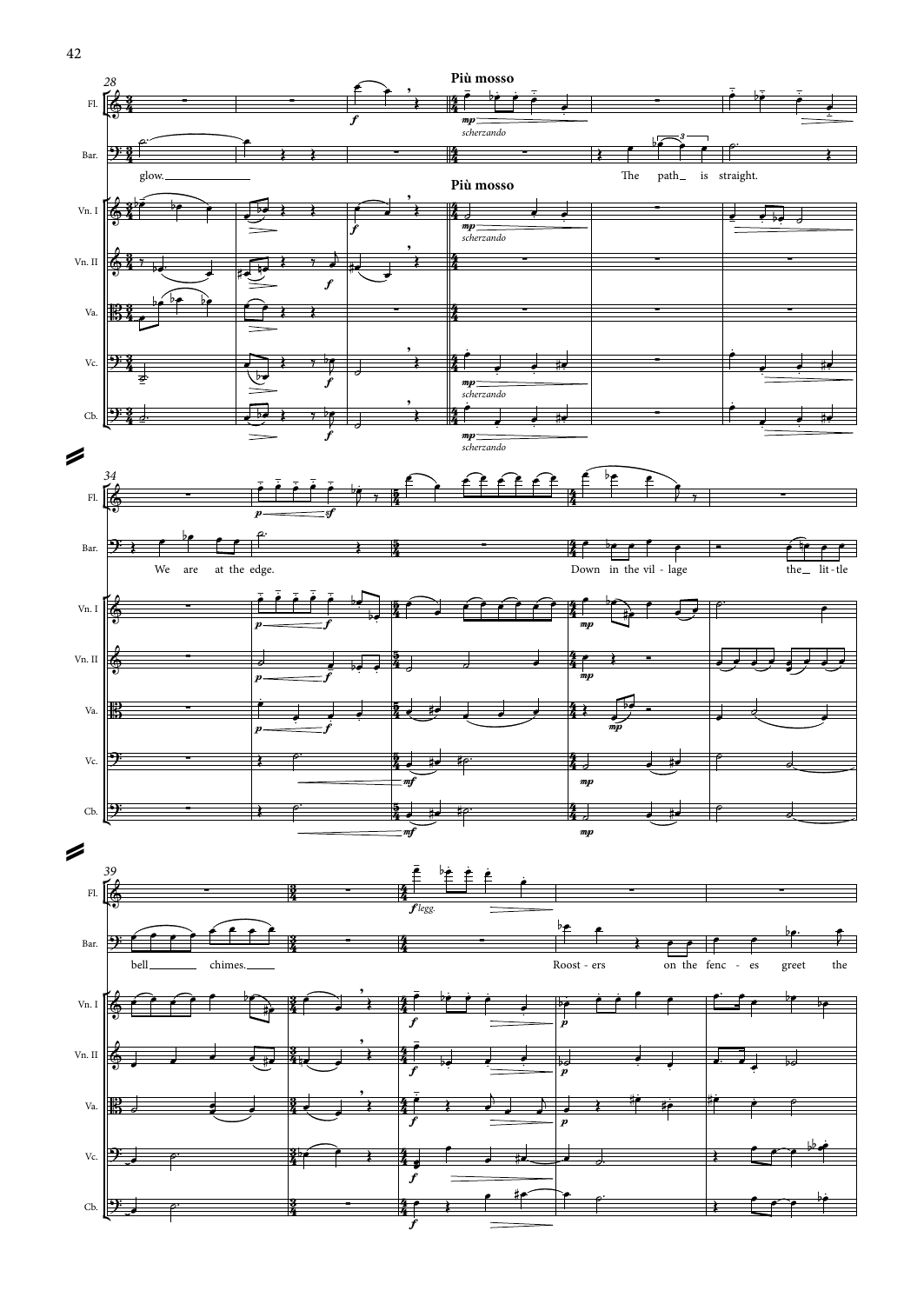![](_page_44_Figure_0.jpeg)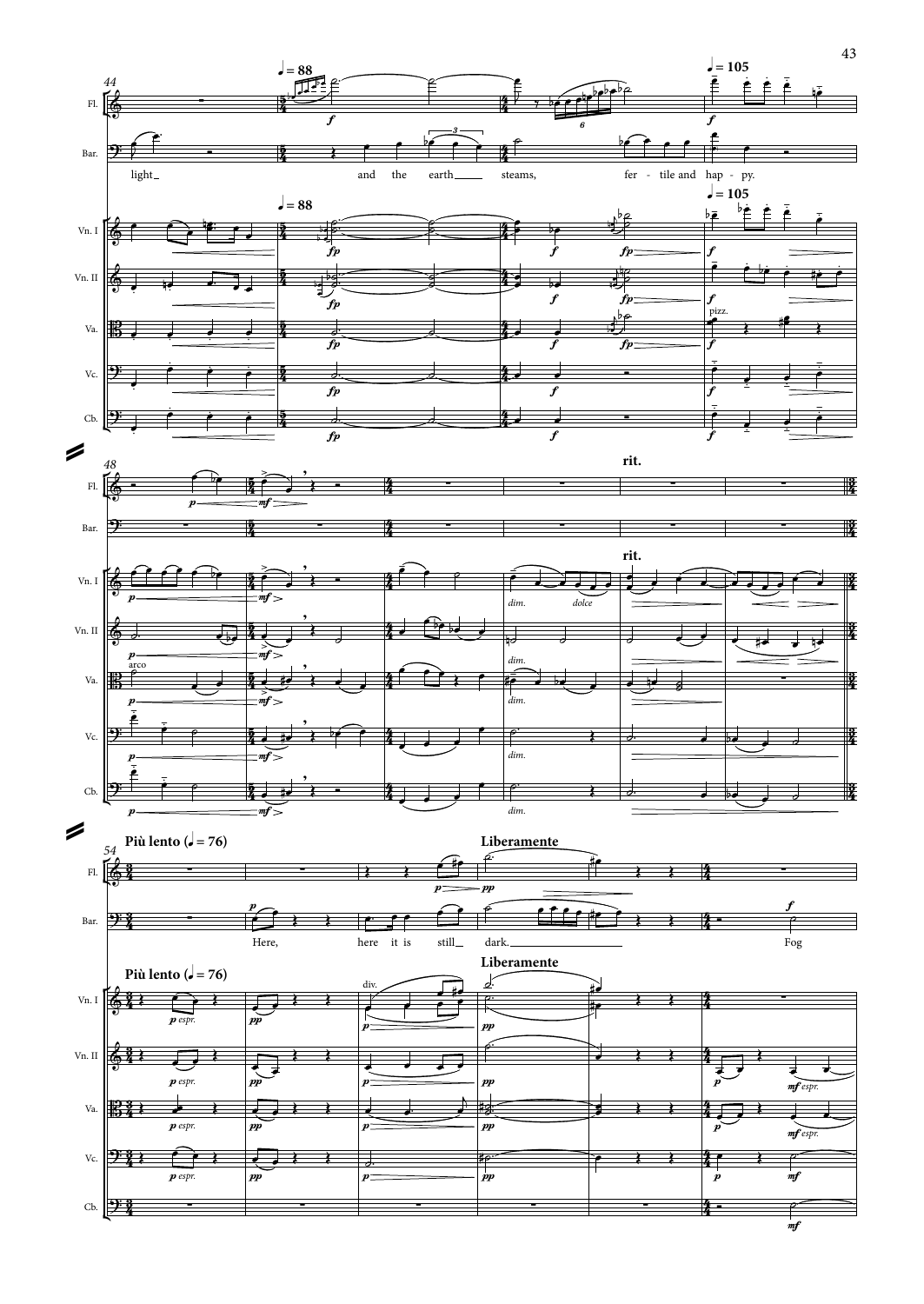![](_page_45_Figure_0.jpeg)

![](_page_45_Figure_2.jpeg)